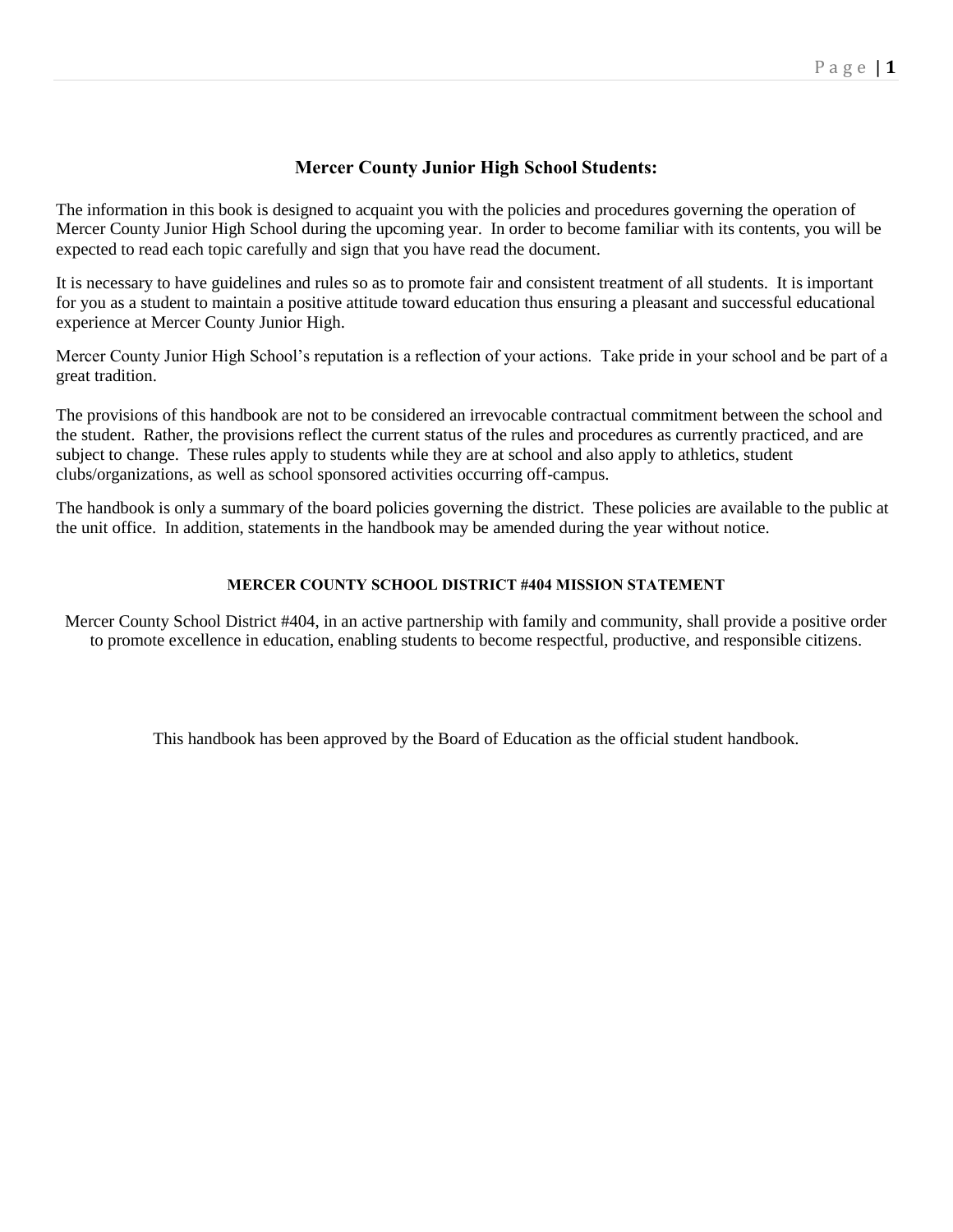# **Table of Contents**

|                                                                                                                                                                                                                                                                                                                                                                                                                                                                                                                                                                                                                                                                                                                                                                                                                                   | Page $#$                                                                                                             |
|-----------------------------------------------------------------------------------------------------------------------------------------------------------------------------------------------------------------------------------------------------------------------------------------------------------------------------------------------------------------------------------------------------------------------------------------------------------------------------------------------------------------------------------------------------------------------------------------------------------------------------------------------------------------------------------------------------------------------------------------------------------------------------------------------------------------------------------|----------------------------------------------------------------------------------------------------------------------|
| <b>School Calendar and Weather Cancellations</b>                                                                                                                                                                                                                                                                                                                                                                                                                                                                                                                                                                                                                                                                                                                                                                                  | 3                                                                                                                    |
| <b>Curriculum Requirements, Reporting System and Grading System</b>                                                                                                                                                                                                                                                                                                                                                                                                                                                                                                                                                                                                                                                                                                                                                               | $3-4$                                                                                                                |
| Incomplete Grades, Honor Roll, Homework, ZAP Program                                                                                                                                                                                                                                                                                                                                                                                                                                                                                                                                                                                                                                                                                                                                                                              | $4 - 5$                                                                                                              |
| Retention Policy, Study Halls, Make-up Work, Arrival and Departure from the<br><b>Building, Electronic Devices, Computer Network</b>                                                                                                                                                                                                                                                                                                                                                                                                                                                                                                                                                                                                                                                                                              | $5-6$                                                                                                                |
| Library Use, Dress Code, Locks/Lockers                                                                                                                                                                                                                                                                                                                                                                                                                                                                                                                                                                                                                                                                                                                                                                                            | $6 - 7$                                                                                                              |
| <b>Student Conduct and Discipline, Search and Seizure, Weapons</b>                                                                                                                                                                                                                                                                                                                                                                                                                                                                                                                                                                                                                                                                                                                                                                | $7 - 10$                                                                                                             |
| Drug Free Zone, Gambling, Telephone Use, Student Visitors,<br>"Hands-off Policy", Initiation, Candy, Food and Beverages                                                                                                                                                                                                                                                                                                                                                                                                                                                                                                                                                                                                                                                                                                           | 10                                                                                                                   |
| School Attendance Policy, Suspension/Expulsion From Previous District,<br><b>Activity Programs, Special Events</b>                                                                                                                                                                                                                                                                                                                                                                                                                                                                                                                                                                                                                                                                                                                | $10-12$                                                                                                              |
| Health/Injury, Administration of Medication                                                                                                                                                                                                                                                                                                                                                                                                                                                                                                                                                                                                                                                                                                                                                                                       | 12                                                                                                                   |
| Free and Reduced Lunch, Insurance, Substance Abuse                                                                                                                                                                                                                                                                                                                                                                                                                                                                                                                                                                                                                                                                                                                                                                                | $12 - 13$                                                                                                            |
| <b>Pertinent District Information</b>                                                                                                                                                                                                                                                                                                                                                                                                                                                                                                                                                                                                                                                                                                                                                                                             | $13 - 20$                                                                                                            |
| • Civil Rights Grievance Procedures<br>• Homeless Child's Right to Education<br>• Students with Disabilities<br>• Access to Student Social Media Networking Passwords and Websites<br>• Student Records (FERPA)<br>• Protection of Pupil Rights Amendment (PPRA)<br>• Sexual, Racial, Ethnic and Religious, Etc. Harassment<br>• Bullying, Cyber-Bullying, Intimidation and Harassment<br>• Administration Contact Information<br>• Sex Offender Registry<br>• Parental Right to Review Curriculum<br><b>Response to Intervention (RtI)</b><br>• Medicaid Data Release (Special Education Students Only)<br>• Teacher Qualifications<br>Transportation<br>$\bullet$<br><b>Transportation Behavior</b><br>• Transportation Reimbursement<br>• Transportation Complaints<br><b>Asbestos Plan</b><br>$\bullet$<br>• English Learners | 13<br>14<br>14<br>14<br>14<br>15<br>16<br>17<br>18<br>18<br>18<br>18<br>18<br>19<br>19<br>19<br>19<br>19<br>19<br>19 |
| <b>Assessments</b><br>• Vision Screening<br>• Pesticide Application Notice<br>• Security Cameras                                                                                                                                                                                                                                                                                                                                                                                                                                                                                                                                                                                                                                                                                                                                  | 20<br>20<br>20<br>20                                                                                                 |
| • Animals on School Property                                                                                                                                                                                                                                                                                                                                                                                                                                                                                                                                                                                                                                                                                                                                                                                                      | 20                                                                                                                   |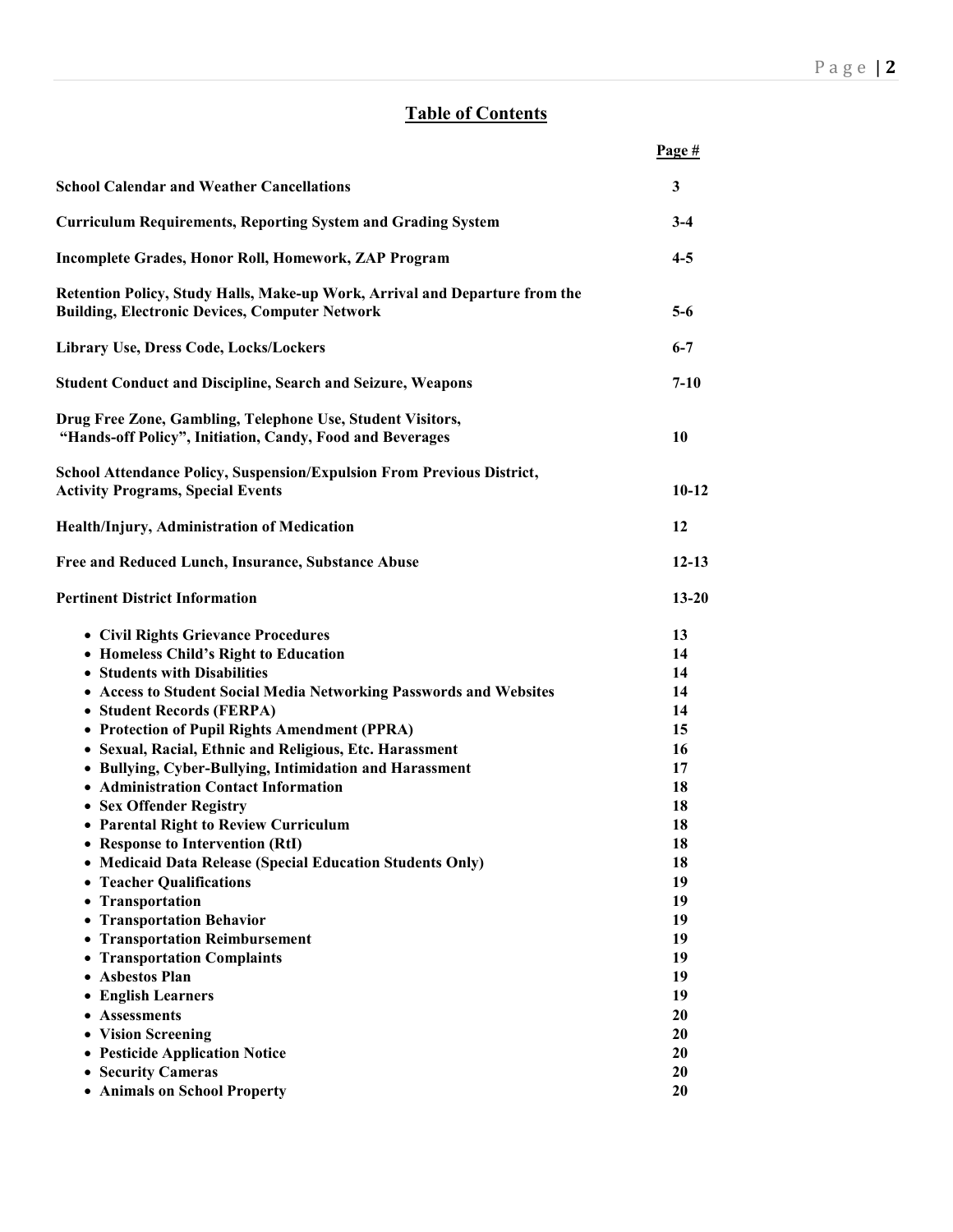## **SCHOOL CALENDAR - 2021-2022**

## **2021**

| August 16      | Teacher's In-service                                                 |
|----------------|----------------------------------------------------------------------|
| August 17      | Teacher's In-service                                                 |
| August 18      | School begins $-12:30$ PM Dismissal                                  |
| September 3    | $SIP$ DAY $-$ 12:30 PM Dismissal                                     |
| September 6    | NO SCHOOL - <b>LABOR DAY</b>                                         |
| October 1      | $SIP$ DAY $-$ 12:30 PM Dismissal                                     |
| October 11     | NO SCHOOL - COLUMBUS DAY                                             |
| October 15     | End of 1 <sup>st</sup> Quarter                                       |
| October 28     | <b>NO SCHOOL-Parent Teacher Conferences</b>                          |
| October 29     | NO SCHOOL-Parent Teacher Conferences                                 |
| November 5     | $SIP$ DAY $-$ 12:30 PM Dismissal                                     |
| November 11    | NO SCHOOL - VETERANS DAY                                             |
| November 23    | 2:10 PM Dismissal                                                    |
| November 24-26 | <b>Thanksgiving Break-No School</b>                                  |
| December 3     | $SIP$ DAY $-$ 12:30 PM Dismissal                                     |
| December 17    | End of $2^{nd}$ Quarter/1 <sup>st</sup> Semester - 2:10 PM Dismissal |

## **December 20, 2021 – January 2, 2022– Winter Break**

## **2022**

| NO SCHOOL-Teacher's In-Service                    |
|---------------------------------------------------|
| <b>School Resumes</b>                             |
| NO SCHOOL-MARTIN LUTHER KING'S BIRTHDAY           |
| $SIP$ DAY $-$ 12:30 PM Dismissal                  |
| NO SCHOOL - PRESIDENT'S DAY                       |
| $SIP$ DAY $-$ 12:30 PM Dismissal                  |
| NO SCHOOL-EMERGENCY DAY                           |
| End of 3 <sup>rd</sup> Quarter                    |
| $SIP$ DAY $-$ 12:30 PM Dismissal                  |
| 2:10 PM Dismissal                                 |
| NO SCHOOL-SPRING BREAK                            |
| SIP DAY - 12:30 PM Dismissal                      |
| Last Day – 2:10 PM Dismissal/End of $4th$ Quarter |
| NO SCHOOL-Teacher's In-Service                    |
| <b>Emergency Days</b>                             |
|                                                   |

#### **WEATHER CANCELLATIONS**

Occasionally, school and/or sporting events are postponed or cancelled due to adverse weather conditions. Most sports-related postponements and cancellations will be announced on the district website. All school-related announcements will be aired by the following radio and television stations.

| Television      | Radio-FM Radio-AM |                                |  |
|-----------------|-------------------|--------------------------------|--|
| KLJB FOX $(18)$ |                   | WRMJ 102.3 KFM 105.3 WOC 1420  |  |
| WHBF $(4)$      |                   | WLLR 103.7 WAAG 94.9 WFXN 1230 |  |
| KWOC(6)         |                   | KCOO 106.5 WVIK 90.1 WGIL 1400 |  |
| WQAD(8)         |                   | KUUL 101.3 WLSR 92.7 KMXG 96.1 |  |

## **ACADEMIC PROGRAM: CURRICULUM REQUIREMENTS**

Curriculum requirements at Mercer County Junior High School meet the requirements of the State code and the State Board of Education. The following are included as required courses:

Literature, English, Mathematics, Science, Geography – 7th Grade, U.S. History – 8th Grade, P.E.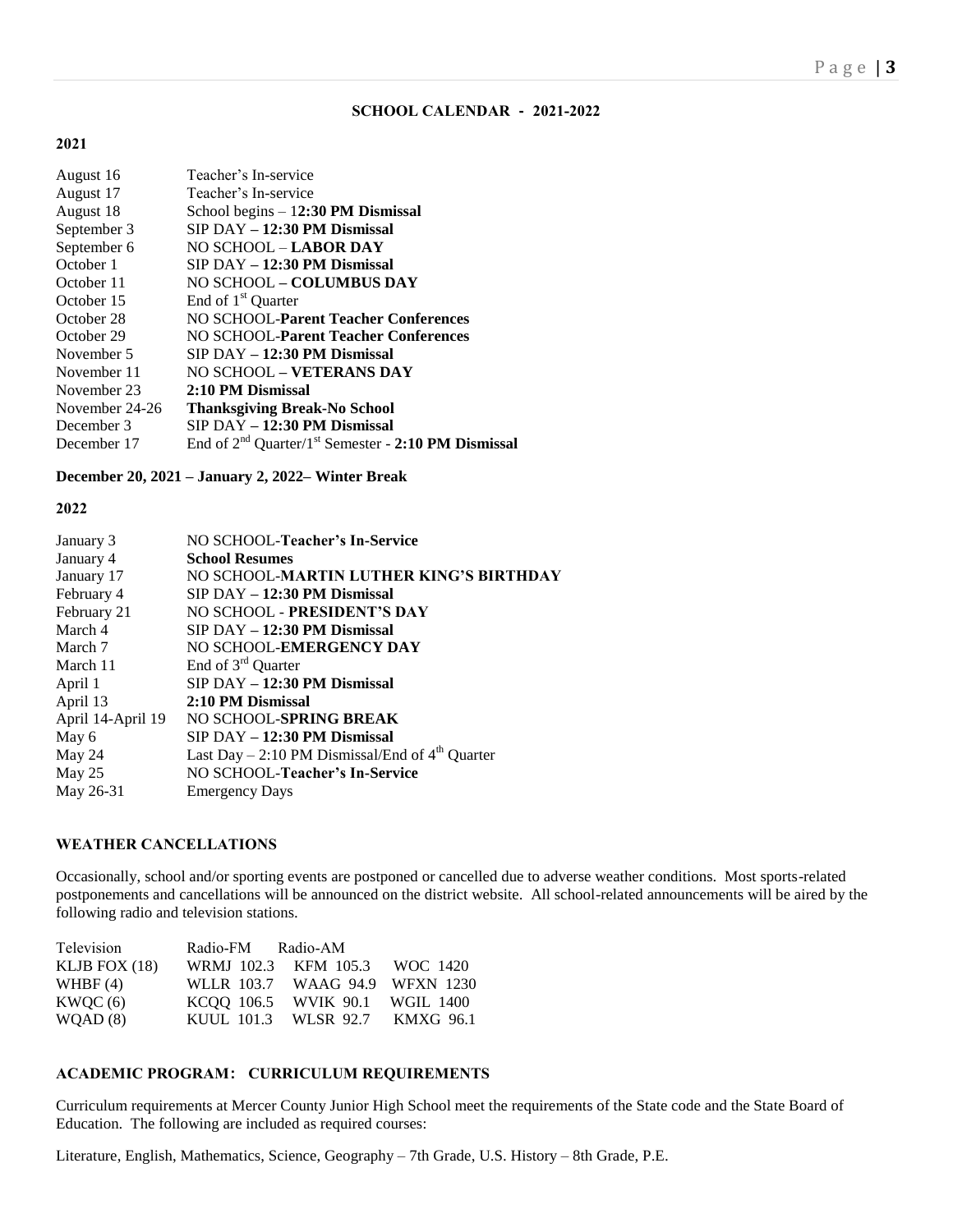Electives

Band, Chorus, Art, Study Hall, Exploring Reading,  $20^{th}$  Century History (1900-1950),  $20^{th}$  Century History (1950-Present Day), Yearbook

Schedule changes are made during a specific block of time (as determined by the counselor) at the beginning of each semester. It is the student's responsibility to notify the counselor of a desired change during that period of time. Often times, certain criteria must be met before a change can be made.

No pupil shall be required to take or participate in any class or course on AIDS instruction, sex education or family life if the pupil's parent or guardian submits a written objection.

P.E. uniforms are required. Required clothing includes: Mercer County P.E. T-shirt, Mercer County P.E. shorts (*6" inseam*  minimum), white socks, and tennis shoes (no platforms). A pair of sweats or a jogging suit will be needed as the weather gets cooler.

## **REPORTING SYSTEM**

1. The school year is divided into four quarterly grading periods of approximately nine weeks duration. Two quarters make a semester. Report cards are sent home at the end of each quarter.

2. Midterm reports are mailed to parents if a student is receiving a "D" or "F" grade in a course and/or if the student is not working up to his/her capability.

3. Weekly grades are checked on Friday. Students who are receiving a "D" or "F" are listed. Parents may call each Monday for that information.

4. An extra-curricular eligibility list is ran every Friday. Any student receiving a failing grade in any class may not participate in events from Monday through the following Saturday.

## **GRADING SYSTEM**

The grades reported may be interpreted as follows:

| 93-100 | Α  | 73-77        | C  |
|--------|----|--------------|----|
| 90-92  | А- | 70-72        | C- |
| 88-89  | B+ | 68-69        | D+ |
| 83-87  | B. | 63-67        | D  |
| 80-82  | B- | 60-62        | D- |
| 78-79  | C+ | 59 and below |    |
|        |    |              |    |

Cumulative grade averages for all academic work may generally be interpreted as per the following scale:

| A            | 4.0  | $A-$ | 3.67       |
|--------------|------|------|------------|
| $B+$         | 3.33 | B    | <b>3.0</b> |
| $B-$         | 2.67 | $C+$ | 2.33       |
| C            | 2.0  | $C-$ | 1.67       |
| $D+$         | 1.33 | D    | 1.0        |
| $\mathbf{D}$ | .67  | F    | 0          |

#### **INCOMPLETE GRADES**

Students who do not complete the required work of a course may have their grades reported as incomplete, in extenuating circumstances, with administrator approval. An incomplete grade will become an F on the permanent records if a student fails to complete outstanding work within a two week period or longer with the approval of the principal.

## **HONOR ROLL REQUIREMENTS**

Honor Roll - Students at MCJH are recognized for their academic achievements in all classes including physical education (P.E.) and electives through quarterly awards.

Principal's Honor Roll (All A's but an A- will not allow a student to reach the required 4.0) High Honor Roll 3.67 – 3.99 (All A's & 1 B) Honor Roll – 3.00 or higher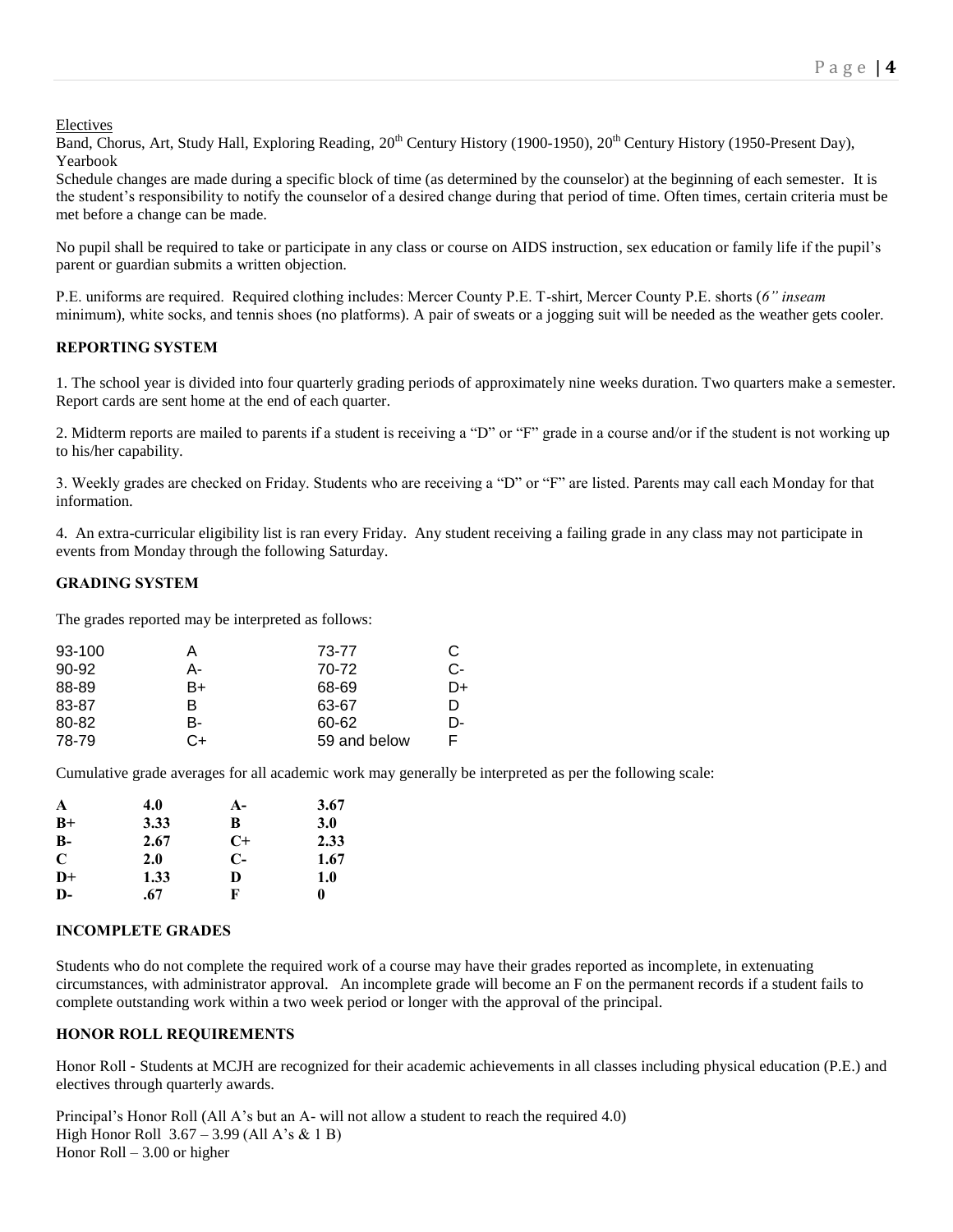## **HOMEWORK**

A variety of homework assignments will be assigned to students at Mercer County Jr. High throughout the school year that reinforce classroom learning objectives. Homework should provide students an opportunity to apply the information they have learned in their classes, complete their assignments and independently fulfill their academic responsibilities.

Homework assignments include:

**Practice** exercises to follow the classroom instruction.

**Preview** assignments to prepare for subsequent lessons.

**Extension** assignments to transfer new skills or concepts to new situations.

**Creative** activities to integrate many skills toward the production of a response or product.

**Reading** assignments to increase their understanding and comprehension. This will also help to improve vocabulary development.

**Study** to review key information that is contained in class notes and assignments.

#### *Students should:*

Write down assignments in their Mercer County Junior High Student Planners. Be sure all assignments are clear; ask questions if necessary. Set aside a regular time for studying. Find a quiet well-lit study area. Work on homework independently whenever possible so that it reflects student ability. Produce quality work. Students should always do their **best**. Make sure that assignments are done according to the given instructions and completed on time.

## **ZAP (Zeros Aren't Permitted)**

Mercer County Jr. High is committed to high expectations and student achievement. Students are expected to complete assignments and turn them in when the assignments are due. When assignments are not fully completed and turned in, a student receives a zero in the grade book. Zeros can have a very negative impact on the students overall grade. The ZAP was designed to keep students accountable for completing and turning in their assignments. When a student does not turn in a completed assignment, he or she is ZAPped. After five (5) ZAPs, a parent is notified. After ten (10) ZAPs, the student is expected to attend After School Assistance (ASA) from 3:10-4:10, Tuesdays, and Thursdays until the end of the quarter. This is not an activity or club, but a strategy for ensuring success by holding the students accountable for completing assignments and turning them in on time.

## **RETENTION POLICY**

All subjects offered during the two years of junior high school are important. However, successful completion of coursework in five areas of our curriculum is essential to the students' probability of doing well in high school and beyond.

A student must receive a passing grade in each of the following subject areas: English, Literature, Mathematics, Science, and Social Studies. A student who fails one or two of the core classes will be offered the opportunity to attend a remediation summer school. Successful completion of the summer school coursework will allow the student to advance to the next grade level. Students who fail more than two core classes will be retained in the previous grade level.

The final grade for the course will be determined by averaging the four quarter grades of the course during the year. Therefore, it is essential that a student put forth a consistent effort throughout the school year in order to receive a passing grade for the course.

Mercer County District #404 will not socially promote any student in accordance with the Illinois School Code. The final decision to retain a student will be made by the school administration. Please feel free to contact the principal, counselor, or any of your child's teachers at any time during the school year concerning his/her academic progress.

## **STUDY HALLS**

The study hall and library media center may be used during a scheduled study hall period. As a study center, it must meet the same standards of behavior as an academic classroom.

## **MAKE-UP WORK**

Students are allowed up to two days outside of school time to make up work for absences, but the student may be expected to complete work in a shorter period in the case of a lengthy absence (i.e. prearranged absence). A student must have work completed and ready to turn in on the day they return from a pre-arranged absence. If a student is absent on a day on which a previously assigned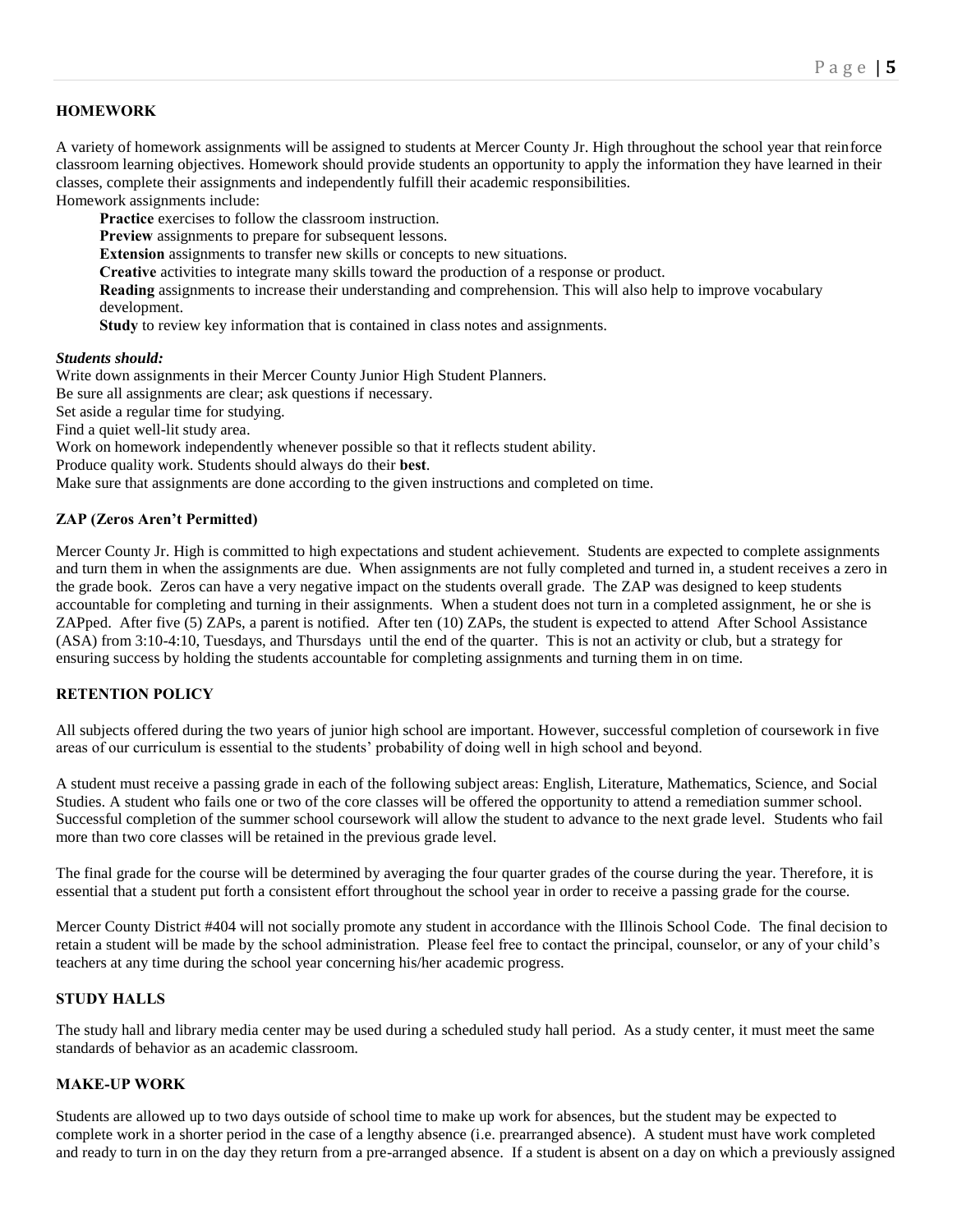test is given, he/she should be prepared to take the test on the day he returns. If a student misses only part of a day, the student should contact the teacher whose class was missed in order to be prepared for the next class meeting. With administrative approval, in extenuating circumstances, an individual plan for completing make-up work may be developed.

## **ARRIVAL AND DEPARTURE FROM THE BUILDING**

While a student is on school grounds and/or in route to or from school; his/her conduct is subject to faculty supervision and the rules and regulations of Mercer County Junior High School. Loitering on private property near the school is not allowed. The school building will open at 7:30 AM unless special arrangements have been made with the principal or staff. The school day ends at 3:10 PM and the students should be out of the building by 3:30 PM unless arrangements have been made with the principal, teacher or coach. If a student needs to be excused early from school; parent contact must be made, either by a note from home or a phone call. In each case the student must sign out in the office. Any time a student arrives to school during the school day, he/she must sign in and get a pass from the office before continuing on to class. If a student is at an appointment, he/she is to bring a note back from that office when he/she returns to school (i.e. doctor, court, etc.). Students who are in the building after 3:40 PM are assumed to be attending school activities arranged and supervised by teachers. Anyone else will be discouraged from being in the building.

## **ELECTRONIC/ENTERTAINMENT DEVICES**

Electronic devices, entertainment devices and/or other disruptive devices are discouraged from being brought to school. This is to include, but is not limited to, iPods, iPads, tablets, kindles/nooks, tape/disc players, boom boxes, external speakers, hand-held video games or any item that may be seen as disruptive to the educational process or as a safety hazard. Laser pointers are not allowed to be brought or used by students in the school.

Cell phones are not to be used during the school day, without approval of the building administrator. A student will be allowed to use their cell phone during the lunch period provided the student is using it appropriately and not violating any district or school policies (cyber-bullying, sending/receiving inappropriate content, etc.). A student who violates any school or district policy while using their cell phone can have their privileges revoked during the lunch period. Cell phones left in lockers should be turned off or set to silent mode. Teachers are to confiscate cell phones from students if they are out during the school day. Provided they have not had any prior discipline infractions, students will have their phone taken on the first and second offenses and have it returned at the end of the school day. The third offense will result in a detention and the parent will have to make arrangements to pick up the phone. Students who refuse to turn over their cell phones to a faculty member will be referred to the office for disciplinary action.

## **COMPUTER NETWORK**

The computer network may only be used for defined acceptable uses. The use of the computer network is not private and may be monitored by the district. The district uses Internet filters, blocking software, and other technology protection measures to prevent access to obscenity, child pornography, or material that would be harmful to minors. Violations may result in loss of computer and/or network privileges.

## **LIBRARY**

The Library Resource Center (LRC) is open on school days from 8:10 AM until 3:10 PM. The library is intended as a "quiet" study and research center.

Students and teachers wishing to take books and other materials outside the library must check them out from a library staff member. If no one is at the check-out desk, ask for assistance. Taking library materials without checking them out is considered theft. Students guilty of an act of theft will be subject to disciplinary action. Students are responsible for the timely return of all items. Students who have overdue books are not allowed to check out any new materials until the overdue book is returned. Lost items must be replaced at the current cost of replacement.

## **CLOTHING, ACCESSORY AND GROOMING REGULATIONS**

Students must be made aware that standards of dress vary according to the appropriateness of time and place. It is the school's position that an educational setting requires standards that combine comfort with observance of community standards and societal norms.

Students are not to wear/carry items that are substantively disruptive, obscene, have suggestive sexual or obscene meanings (i.e. Playboy, Hooters, etc.), or are materially damaging to school property. Students are not to wear clothes that advertise drugs, alcohol, or tobacco; or clothes where brand names of such products appear as a part of a background or scene depicted in any form. If hooded sweatshirts are worn, students are not to wear the hood at school.

Guidelines for dress during warm weather will be relaxed yet limited. Students are not to wear tube tops, midriffs, halter-tops, tank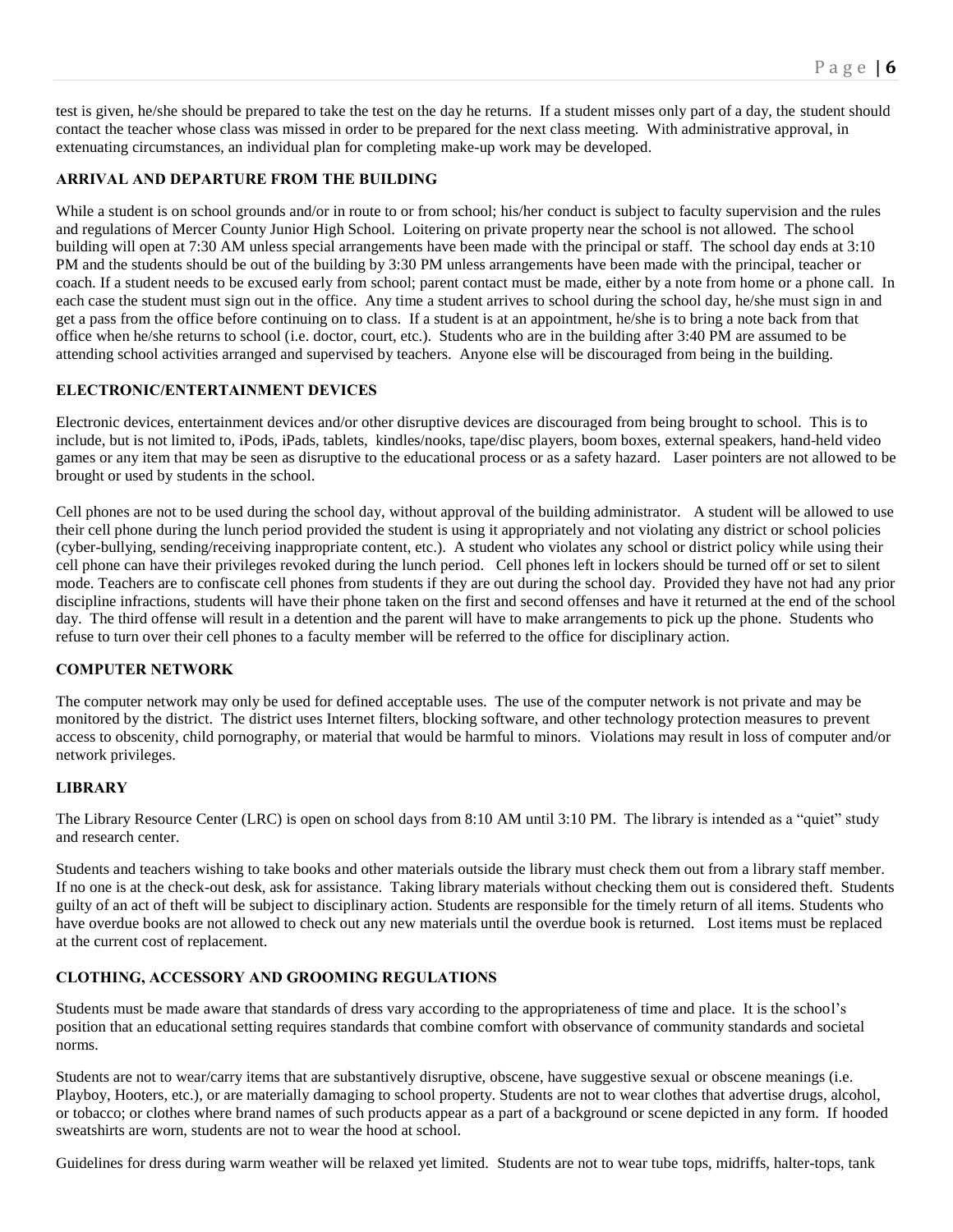tops, muscle shirts, shirts with the sleeves cut off, or tops with spaghetti straps. Students' clothing should meet at the waist line at all times. Shirt necklines are not to be any lower than 3" from the base of the neck. Shirt sleeves must have 2+ inch wide straps. Shoes or sandals are required. Shorts are acceptable but must be long enough to reach below the fingertips when arms are at the side. Skirt and dress lengths must be fingertip length as well. Yoga pants or leggings must be worn with a shirt that comes to the top of the thighs. Pants are to be worn at the waistline (pants pulled down below the waistline are unacceptable). Pants should not have holes or rips in areas that may be deemed inappropriate. Pajama style pants/pants with writing on the seat are not allowed.

Winter coats, hats, bandanas and/or sunglasses are not to be worn in the building. Chains, strings, ropes, or other hanging items from belt or wallet are a safety hazard and are not to be worn. House slippers, wheeled shoes (Heelies) or the like may not be worn due to health and safety reasons. Violation of the dress code will result in the student being asked to change, cover, or reverse the article of clothing. The student will be reminded not to wear that article of clothing to school in the future. Any student refusing to abide by a faculty member's request will be subject to disciplinary action. An objectionable article of clothing can be deemed as a form of sexual harassment subject to disciplinary action under the policy dealing with such behavior.

## **NO STUDENT MAY CARRY BOOK BAGS, PURSES, FANNYPACKS AND THE LIKE DURING THE SCHOOL DAY. THEY MUST BE STORED IN THE STUDENTS' LOCKERS.**

# **Mercer County Junior High is not responsible for any lost, stolen or damaged items.**

## **LOCKERS AND LOCKS**

Students are assigned lockers for safeguarding personal items. Students will be provided with two padlocks for the school year (PE and hall lockers). Both locks should be returned in the same condition as they were received. If the student does not return the locks, they will be charged \$5.00 each. Lockers are the property of the school district and are loaned to you for storing your materials. They may be inspected for damage or other reasons without prior notice to the students. The number of your locker is written on your student schedule. You will be responsible for its care.

1. Do not scratch on, write on, or "jam" your locker.

2. Do not use stickers or taping on pictures.

3. Do not decorate the outside of your locker. Alcohol, drug, tobacco, or other inappropriate posters or items

are not to be displayed on or in lockers.

4. Be sure you are in the locker to which you are assigned. Changes must have office approval. Students are not to share lockers. 5. Everyone is assigned a locker with combination locks that are in working order. If you wish to have your lock repaired, replaced, or the combination changed, contact the office for the custodians assistance. Students who remove the lock or throw them away will be charged for the replacement lock.

6. Notify the office immediately of damage done by others to your locker. All lockers have been inspected with a record made as to their condition. It is expected that they will be in the same state of repair at the end of the school year. Your responsibility for the upkeep of your locker may include cleaning, repair, or replacement of missing parts. Please help all of us by treating the property as if it were your own.

## **STUDENT CONDUCT AND DISCIPLINE**

All students at the Mercer County Junior High School are responsible for their actions and are governed by the Student Conduct and Discipline Code. To succeed, discipline must ultimately be self-discipline. When a student is not capable of exercising appropriate self-discipline, the school will impose sanctions. Teachers and administrators have a legal and moral mandate to ensure an orderly educational climate in the school. We think the student body and this community take this mandate seriously and that they deserve to have a school experience uninterrupted by disorder or disrespect. Along with personal rights, each student also has the obligation and responsibility to respect these as the rights of all students. Any students violating the rights of others will be held responsible and appropriately disciplined (including forfeiture of their attendance rights) at the direction of the Board of Education. In school there are numerous opportunities for disagreement between people to arise. When such occasions occur there must be someone who has the responsibility for settling the disagreements in order to avoid complete disorder in the school. Such a structure is necessary to facilitate the teaching-learning process. The power and the responsibility for the settlement of disagreements have been given to the Mercer County School District #404 Board of Education and, through them, to the principals and teachers. Generally, teachers are accorded full responsibility for discipline within their classrooms. They are also expected to assist with student control in activities. Teachers have the right to temporarily remove a student from their classroom for discipline measures.

In addition, the school district reserves the right to discipline students for school-related behavior that takes place off school campus during school hours and non-school hours.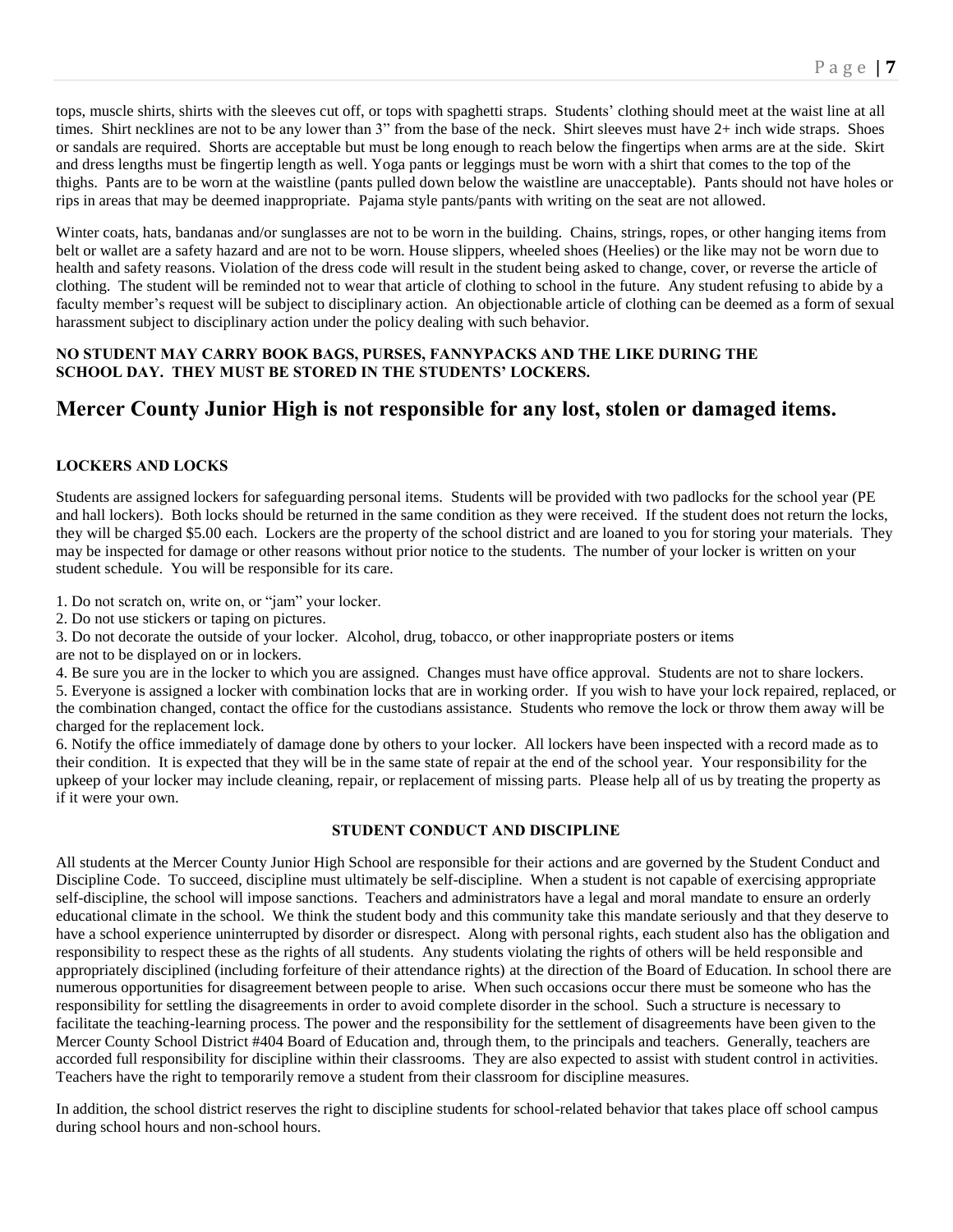Discipline is administered through a four-level system.

- a. Notification/Conference with parents a. Notification/Conference with parents
- b. Rule clarification to student b. Rule clarification to student
- c. Reprimand and warning to student c. Reprimand and warning to student
- d. Possibility of classroom detention being assigned. d. A four to ten day suspension

Level Two: Level Four:

- a. Notification/Conference with parents a. Notification/Conference with parents
- 
- 
- 

Level One: Level Three:

- 
- 
- 
- 

- 
- b. Rule clarification to student b. Rule clarification to student
- c. Reprimand and warning to student c. Reprimand and warning to student
- d. A one to three day suspension d. A four to ten day suspension
	- e. Student may be recommended for expulsion

Examples of gross disobedience and misconduct that the levels cover are listed below.

- 1. Absenteeism and Truancy Level 1-4
- 2. Academic misconduct- cheating, plagiarism/copying a test or assignment/using another's assignment Level 1-4
- 3. Aggressive Behavior Level 1-4
- 4. Arson Level 4
- 5. Assault or threat of staff member Level 3-4
- 6. Assault or threat of student Level 2-4
- 7. Bomb Threat Level 3-4
- 8. Bullying/Cyber-Bullying Level 1-4
- 9. Conduct/Dress which violates/infringes upon the rights and/or safety of others or constitutes an interference with school purposes, the educational setting or any school function Level 1-4
- 10. Co-Curricular and Athletic Code Violations Level 1-4
- 11. Defiance of faculty authority Level 2-4
- 12. Disrespect for faculty Level 1-4
- 13. Dress Code Violations Level 1-4
- 14. False fire alarm Level 2-4
- 15. Firearm/Weapon possession Level 2-4
- 16. Gang related activities Level 1-4
- 17. Improper use of fire extinguisher Level 1-4
- 18. Inappropriate bus behavior Level 1-4
- 19. Obscene language or gestures, written or spoken Level 1-4
- 20. Possession of electronic devices that could cause classroom disruptions (to include, but not limited to--pagers, cellular phones, iPods, CD players, laser pointers, tablets, video games, etc.) Level 1-4
- 21. Presence in off-limits areas Level 1-4
- 22. Reckless endangerment-endangering One's self or someone else Level 2-4
- 23. Referral from classroom, study hall, etc., for discipline Level 1-4
- 24. Repeated minor violations Level 1-4
- 25. Sexual harassment Level 1-4
- 26. Theft Level 1-4
- 27. Tobacco use or possession Level 2-4
- 28. Using, possessing, distributing, purchasing or selling alcohol, drugs, controlled substances, look-a-like drugs or paraphernalia Level 3-4
- 29. Vandalism, defacing school property Level 1-4
- 30. Violation of "Hands Off" Policy Level 1-4
- 31. Violation of computer network security or computer use rules Level 1-4

The list of violations is not all-inclusive; other infractions are to be handled at the discretion of the principal. School officials may change the severity or level of offense at their discretion without prior notification. Student attitude and intent, severity of the infraction, and frequency of occurrence are all to be considered in determining level of discipline. All school discipline policies are in force at all school events, whether held on Mercer County Junior High School grounds or elsewhere.

## **DETENTION POLICY**

Students issued detentions may be required to serve the detentions with the issuing teacher. Detention time will be arranged between the teacher and the student. Students may also be assigned to serve detentions through the office on Wednesday afternoons. These are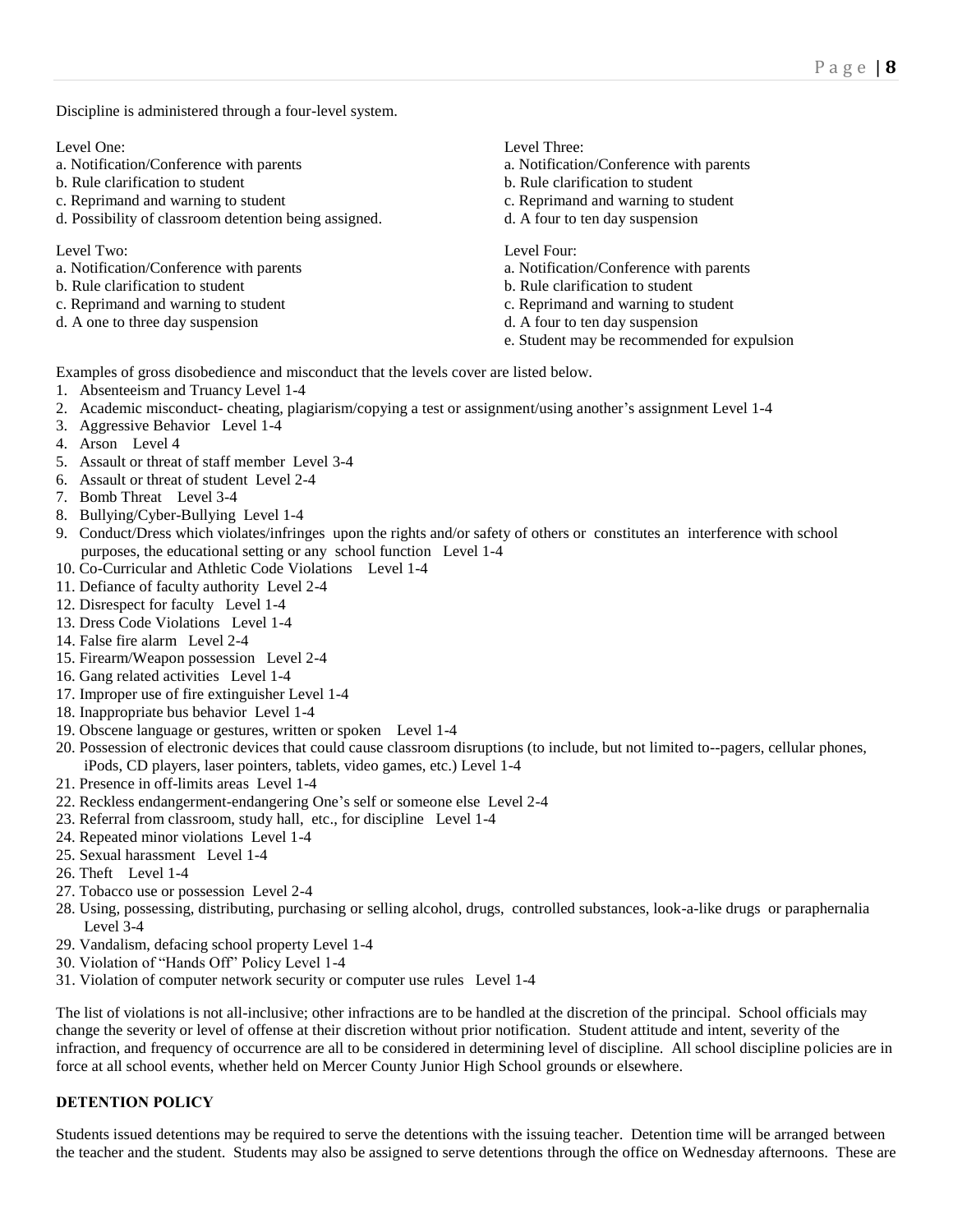an hour long, beginning immediately after the bell rings to let school out. The detention supervisor will see that students in detention are completing work. Failure to serve detention will result in further disciplinary action.

- 1. Students are required to bring schoolwork to detention.
- 2. Parents must notify the office if their child cannot serve at the assigned time.

#### **SUSPENSION**

The student who is guilty of gross disobedience or misconduct is subject to suspension from classes by the following process:

- 1. Notice will be given that suspension may occur with the reasons for the suspension;
- 2. The student may respond to the charges; and

3. A judgment will be rendered regarding the suspension. Parents will be notified of the suspension. They will be given a written statement of the reasons for the suspension and the beginning and ending dates of the suspension. They will also be advised of a right to a hearing with the superintendent of schools.

No suspension will be greater than ten (10) days. A third suspension can lead to a recommendation to the Board for expulsion from school for up to two years. During the suspension, the student may be retained at school (In-school Suspension) or receive an out -of school detention. Any student whose presence poses an immediate threat to the school may be immediately removed, with notice and hearing to be provided as soon as practical.

The student who would appeal the decision of the principal may receive a hearing with the superintendent of schools. If he is still dissatisfied, he may meet with the Board of Education. Board policy on suspensions, including timeline, would be provided to those who initiate an appeals process, or upon request. If the suspension decision is reversed at any point, all references in the student's records would be removed and whatever assistance the student needs for completing missed schoolwork will be provided.

## **MAKE UP WORK FOR SUSPENDED STUDENTS**

A request for homework will go out to teachers as soon as possible following a suspension. Assignments and homework can be picked up by a relative or designee (not the suspended student) after school in the office the first school day following the suspension. Work completed at home must be submitted to the office before 8:00 AM on the first scheduled day of return unless an arrangement with the teacher has been made. Students will make individual arrangements with teachers on the first day of return to make up tests and quizzes. Tests and quizzes are to be completed on the first day of return unless a different arrangement has been made by the classroom teacher. This policy takes precedent over other policies (i.e. making up work after illness)

## **EXPULSION**

A recommendation for expulsion may occur as a result of a third suspension in the academic year or for gross disobedience or misconduct showing a clear and flagrant disregard for the educational process. The student may be temporarily suspended from school pending a hearing before the Board of Education to determine the outcome of the case. Board of Education Policy will govern the procedure, and a copy of the Policy will be made available to the student at the time he is advised a recommendation for expulsion is to be made.

## **CORPORAL PUNISHMENT/DISCIPLINE**

Corporal Punishment is not permitted. A staff member may, however, use reasonable physical force against a pupil without advance notice to the principal when it is essential for self-defense, the preservation of order, or for the protection of other persons or the property of the Board.

## **SPECIAL EDUCATION STUDENTS – DISCIPLINE**

The Mercer County School District #404 has adopted a policy concerning discipline and special education students. The policy is in compliance with federal and state guidelines. The policy explains the rules and procedures that will be followed when disciplining special education students. Parents of special education students are to receive a copy of the policy within fifteen days after the start of school.

## **SEARCH AND SEIZURE**

School authorities may inspect and search school property and equipment owned or controlled by the school (such as lockers, desks, and parking lots), as well as personal effects left there by a student, without notice to or the consent of the student. Students have no reasonable expectation of privacy in these places or areas or in their personal effects left there. An administrator may request the assistance of law enforcement officials to conduct inspections and searches of lockers, desks, parking lots, and other school property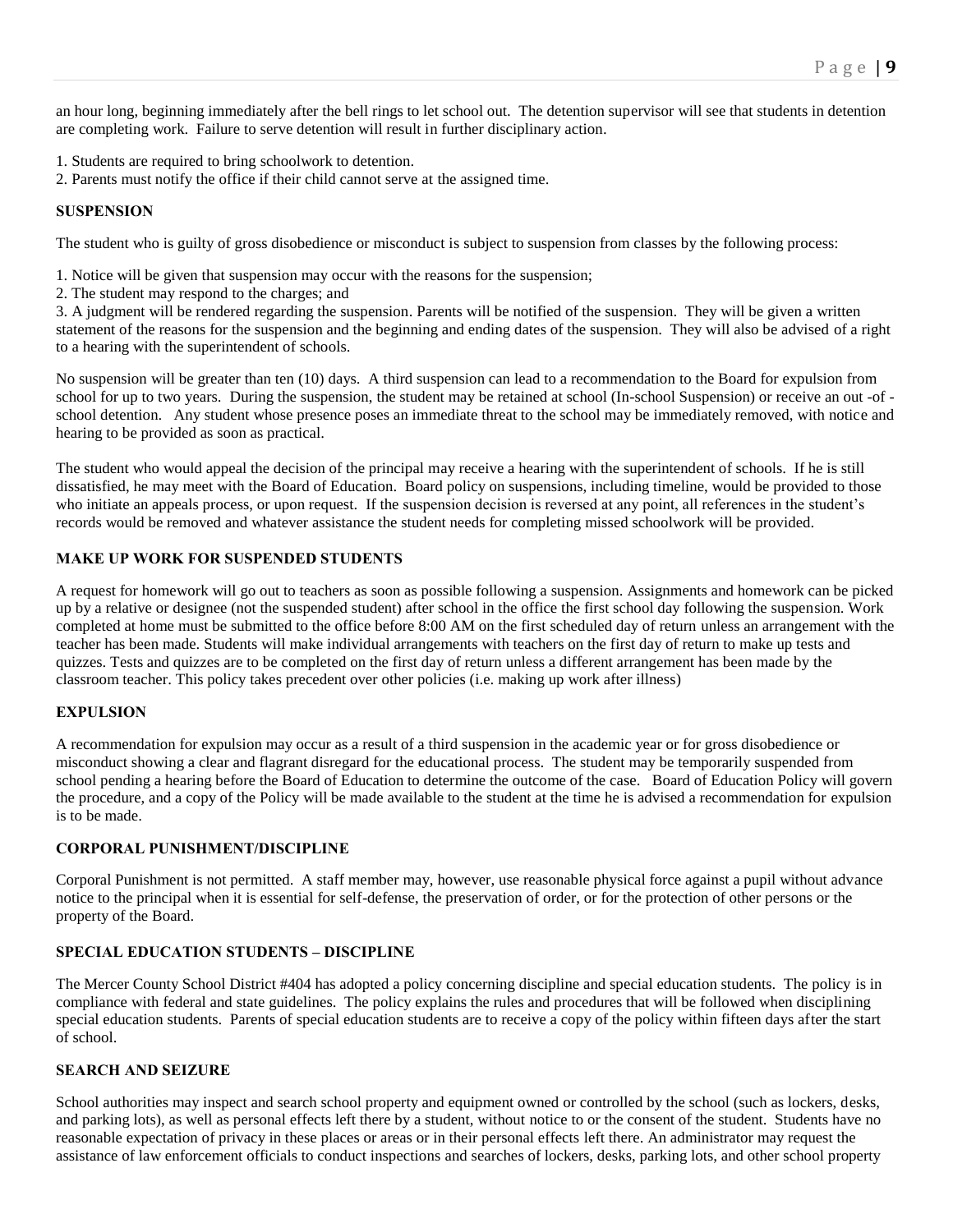and equipment for illegal drugs, weapons, or other illegal or dangerous substances or materials, including searches conducted by the use of specially trained dogs.

School authorities may search a student and/or the student's personal effects in the student's possession (such as purses, wallets, knapsacks, book bags, lunch boxes, etc.) when there are reasonable grounds for suspecting that the search will produce evidence that the particular student has violated or is violating either the law or the district's student conduct rules. The search itself must be conducted in a manner, which is reasonable, related to its objectives, and not excessively intrusive in light of the age and sex of the student and the nature of the infraction.

If a search produces evidence that the student has violated or is violating the law or the district's policies or rules, such evidence may be seized and impounded by school authorities, and disciplinary action may be taken. When appropriate, such evidence may be transferred to law enforcement authorities.

## **WEAPONS**

Students of Mercer County District #404 are held accountable under the guidance set forth in Board Policy 7:190 and ILCS 12:150, ILCS 12:155, ILCS 12:156, ILCS 12:157, and ILCS 12:160 regarding weapons. Board Policy 7:190 states, "A student who uses, possesses, controls, or transfers a weapon, or any object that can reasonably be considered, or looks like, a weapon, shall be expelled for at least one calendar year, but no more than 2 calendar years. The Superintendent may modify the expulsion period and the Board may modify the Superintendent's determination, on a case-by-case basis." According to Board Policy 7:190, a weapon is defined as "(1) any gun, rifle, shotgun, a weapon as defined by Section 921 of Title 18, United States Code, firearm defined in Section 1.1 of the Firearm Owners Identification Act, or use of a weapon as defined in Section 24-1 of the Criminal Code; (2) any object if used or attempted to be used to cause bodily harm, including but not limited to, knives, brass knuckles, billy clubs; or (3) "look-alikes" of any weapon as defined above."

## **DRUG FREE ZONE BY STUDENTS AND VISITORS**

Mercer County School District #404 has been designated a Drug Free School Zone. This means no student shall possess tobacco products or look-a-likes. No person on school property or at a school event, including students, visitors, and/or employees shall at any time or at any location smoke or otherwise use tobacco products including Cigarettes, Cigars, Pipes, Chewing Tobacco, electronic smoking (E-cigs) devices or any look-a-like drug and/or tobacco product. Tobacco violations on school property and/or at any school function (on campus or off) can result in disciplinary action by school officials.

**GAMBLING**: No form of gambling is permitted in the building, on the school grounds, at extra-curricular events or on field trips.

## **TELEPHONE USE**

A telephone is available in the office for students who need to make phone calls in case of illness, emergency, or school business. Permission to use the phone must be given by the principal or the secretaries. Students are not to use cell phones at school during the school day. (Refer to the Electronic/Entertainment Devices' section for a more detailed explanation.)

## **STUDENT VISITORS**

Administration and staff discourage having student visitors at school. Permission will be granted only in special cases. Visitors should have a stated educational purpose, and no visitors will be allowed in the building without prior approval.

**"HANDS OFF" POLICY**: Public displays of affection (PDA) or "horseplay" are not permitted.

**INITIATION:** Initiation activities are not allowed and known instances will result in disciplinary action.

## **CANDY, FOOD, or BEVERAGES**

These items are not to be consumed from 7:30 AM – 3:10 PM except at lunch (in the cafeteria) or with the direct supervision by a teacher. All of the above will be confiscated and not returned. Gum is not to be chewed during school hours. All opened beverages or thermoses can be subject to inspection. All treats given by teachers will be consumed during that period or at lunch in the cafeteria. In accordance with the wellness policy, soda/pop, coffee, and energy drinks (Red Bull,,Monster, etc.) are prohibited in the school.

## **SCHOOL ATTENDANCE POLICY**

Regular and punctual patterns of attendance will be expected of each student enrolled in Mercer County Junior High School. The junior high student is of an age when he/she needs to learn the valuable concepts of attendance and punctuality. The lesson is important for maturation and acceptance of the responsibility for his/her actions. Good junior high school attendance helps to prepare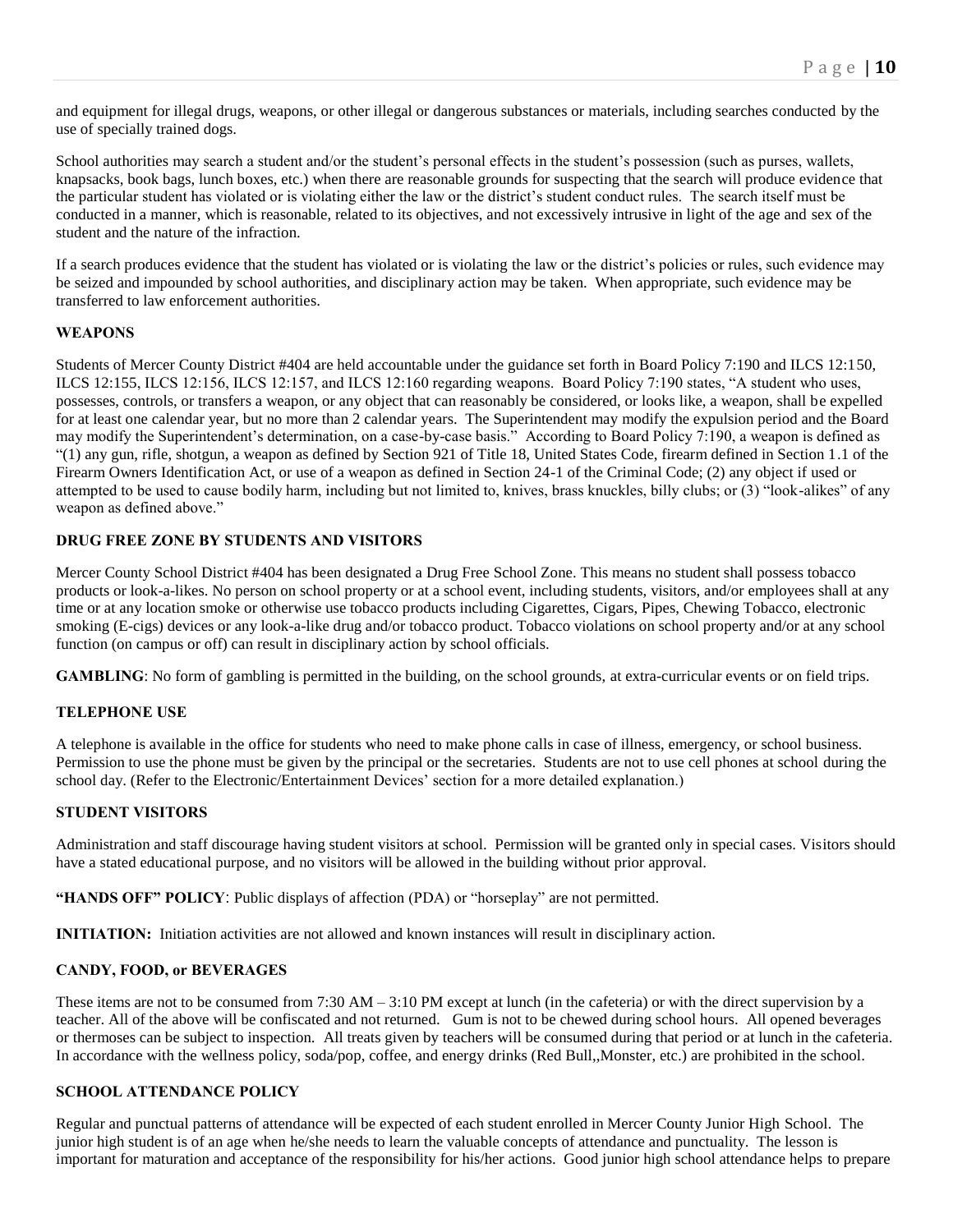the student for attendance requirements in high school and after. It is also mandated in the IL School Code (105 ILCS 5/26-1).

Students should strive to maintain a good attendance record. Frequent absences of students from regular classroom learning experiences disrupt the continuity of the instructional process. The school cannot teach students who are not present. The entire process of education requires a regular continuity of instruction, classroom participation, learning experiences and study in order to reach the goal on maximum educational benefits for each individual student. The regular contact of the students with one another in the classroom and their participation in well-planned instructional activities under the supervision of a teacher are vital to this purpose.

The attendance policy exists with only the intent to help students and to maintain the rationale for which it exists. It is recognized that absence from school may be necessary under certain circumstances. However, every effort should be made by students, parents/guardians, teachers and administrators to keep absences and tardiness to a minimum.

The school office and principal will verify if absences are excused or unexcused. Absences may be unexcused even though parents have given approval. An excused absence is one that is unavoidable – illness of the student, serious illness or death in the family, certain family trips, essential work at home, doctor appointments, or other causes considered unavoidable by the principal. If a student is unable to attend school because of illness, the parent is encouraged to obtain a note from the attending physician to verify the illness. In addition, any time a student goes to an appointment during school hours, he/she is to bring a note (from that office) into the junior high school office when he/she returns to school.

If a student has a total in excess of 5 excused absences in one semester, the school may require parents or guardians to present medical documentation of physical or emotional conditions causing a student's absence. Parents are urged to clear an absence in advance if there is any question of its being excused. A pre-arranged absence form is available for arranging an excused absence. All work may be made up with full teacher assistance and credit. A student is only allowed one pre-arranged absence per school year and should not exceed the number of allowed excused absences during the current semester.

The parent or legal guardian of the student should notify the school office (584-4174) between 7:30 AM and 9:00 AM each day of a student's absence. If the school does not receive a phone call a parent contact will be made to verify the student's absence and determine if the absence is excused or unexcused. If a phone contact cannot be made the parent is expected to send a note with the student when he/she returns to school explaining the reason for the student's absence. If the note from home is not received when the student returns to school, the absence will be considered unexcused. Unexcused absences are monitored very carefully. Excessive unexcused absences will be labeled truancy and will be reported to the truancy authorities, as well.

An unexcused absence is one not having school approval. Excessive absences for excused reasons may be labeled unexcused. Unexcused absences will mean a loss of credit during the time missed, in addition to receiving disciplinary consequences including losing the privilege to participate in the  $8<sup>th</sup>$  grade promotion ceremony, fieldtrips, and dances.

A school -wide tardy policy is in effect. Chronic tardiness will be handled by the building principal and may result in disciplinary action.

Students who arrive at school any time after the school day has started or leave before the end of the school day must sign in/out in the office. To leave the building, a student must have a note from a parent and/or a phone call to verify the need to leave. Any student who is ill will not be released unless a parent, guardian, or acceptable adult is notified and gives permission for the student to leave.

The district discourages parents or guardians from taking vacations during periods when school is in session. Such vacations may disrupt the continuity of a student's learning and create educational problems. The MCJH School will offer no guarantee that written assignments covering such vacation periods will be provided. Participation in Mercer County Junior High School events, practices, contests, or games will be allowed only if the student is in attendance by the end of first period. Exceptions and permission are subject to approval by the principal.

## **SUSPENSION/EXPULSION FROM PREVIOUS DISTRICT**

An enrolling student shall not be permitted to attend class in the Mercer County School District until the student has served the entire period of the suspension or expulsion imposed by the school from which the student is transferring. The school board may approve the placement of the student in an alternative school program if available for the remainder of the suspension or expulsion.

## **ACTIVITY PROGRAMS**

Mercer County Junior High offers a comprehensive program of extracurricular opportunities. A sampling of available activities includes: Volleyball, football, basketball, track, student senate, Science Explorers, scholastic bowl, cheerleading, wrestling, band, swing choir and dances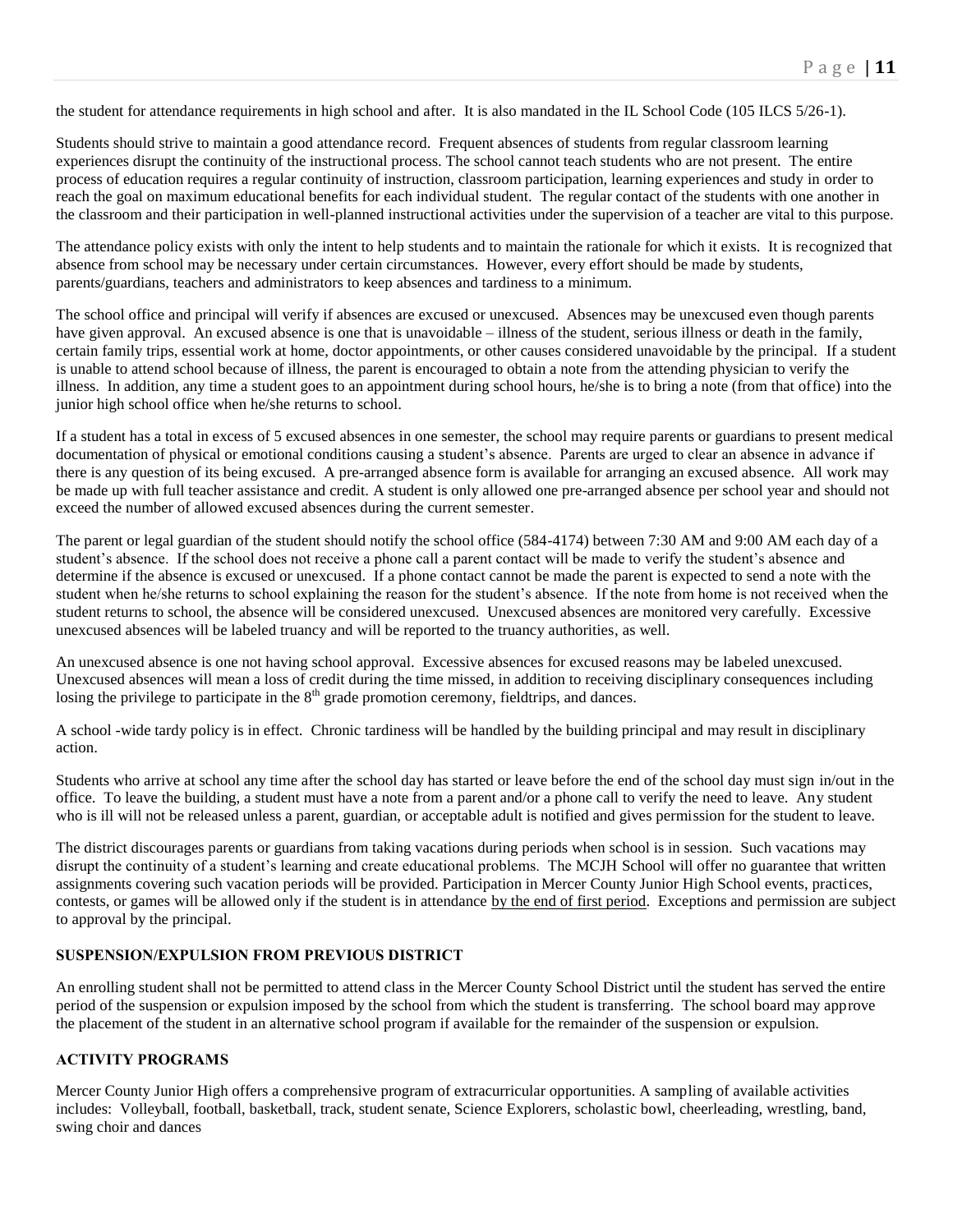## **SPECIAL EVENTS**

We at Mercer County Junior High believe that students should be rewarded for their good behavior. Throughout the year, we will be attempting to provide extra activities designed to reward students who have been able to conduct themselves in a manner that reflects positively on them and on Mercer County Junior High. Some of those activities may include dances, and assemblies.

Exclusion of students from activities will be left to the discretion of the office. There may be some unusual circumstances or special activities in which this policy will not apply, and all final decisions concerning the excluding of students from activities will be left to the discretion of the principal.

**Junior High Field Trip Policy:** Field trips are privileges that need to be earned. Students who are discipline problems or choose not to complete class work have not earned the privilege.

#### **Junior High Dance Rules**

- 1. Current Mercer County Junior High Students ONLY are admitted. No visitors, home-schooled students, high school students or elementary students will be allowed to attend.
- 2. Upon arriving at the dance, students will sign in at the admission table. Once a student leaves the dance, they are to sign out and may not return to the dance.
- 3. Students are not to destroy any decoration or they will be asked to leave.
- 4. Students are to socialize in the gym, not in the restrooms or hallway. NO RUNNING is allowed.
- 5. No lewd, open sexual behavior or "dirty dancing" is allowed.
- 6. Shoes must be worn at all times.
- 7. Appropriate dress is required. If a student cannot wear the clothing to school, they may not wear it to the dance.
- 8. No outside beverages or food are allowed in the dance.
- 9. Students will need to have transportation home by 9:00 PM.

#### **HEALTH/INJURY**

Students who become ill or injured at school should report to a school official. First aid may be administered where appropriate, or arrangements made for further treatment. In the event a parent/guardian cannot be reached, emergency contacts will be notified. The school assumes no responsibility for medical treatment of students. The school will provide report forms to assure an accurate collection of information regarding injuries.

#### **ADMINISTRATION OF MEDICATION**

The administration of medication to a child is primarily the responsibility of the child's parents. The administration of medication during regular school hours and during school related activities is discouraged unless absolutely necessary for the critical health and well being of the student.

If appropriate personnel are available, non-prescription medication may be given to students only upon written request of the parents. Prescription medication will be given only on the written prescription of a licensed physician and a written request of the parents if appropriate personnel are available.

The law now allows students with asthma to carry their inhalers and self-medicate. The law also allows students who use an epinephrine auto-injector (a.k.a. EpiPen) for allergies to possess this medication throughout the school day and self medicate as necessary. The school shall not be liable for self-administration of medication. Families wanting students to possess and use inhalers and EpiPens must obtain written parental consent, doctor consent and prescription information must be provided to the school and must be obtained each year.

## **FREE/REDUCED LUNCH**

Free or reduced cost meals are provided to those students whose parents or guardians meet certain income criteria. Application forms are available in the office, and this information is kept confidential. **These forms must be filled out each school year unless student is Direct Certified.** 

#### **INSURANCE**

**Student** Accident Coverage (school time only) will be offered to parents/guardians for purchase for the school year. A brochure describing this coverage is provided at registration. Please retain the brochure as a description of coverage.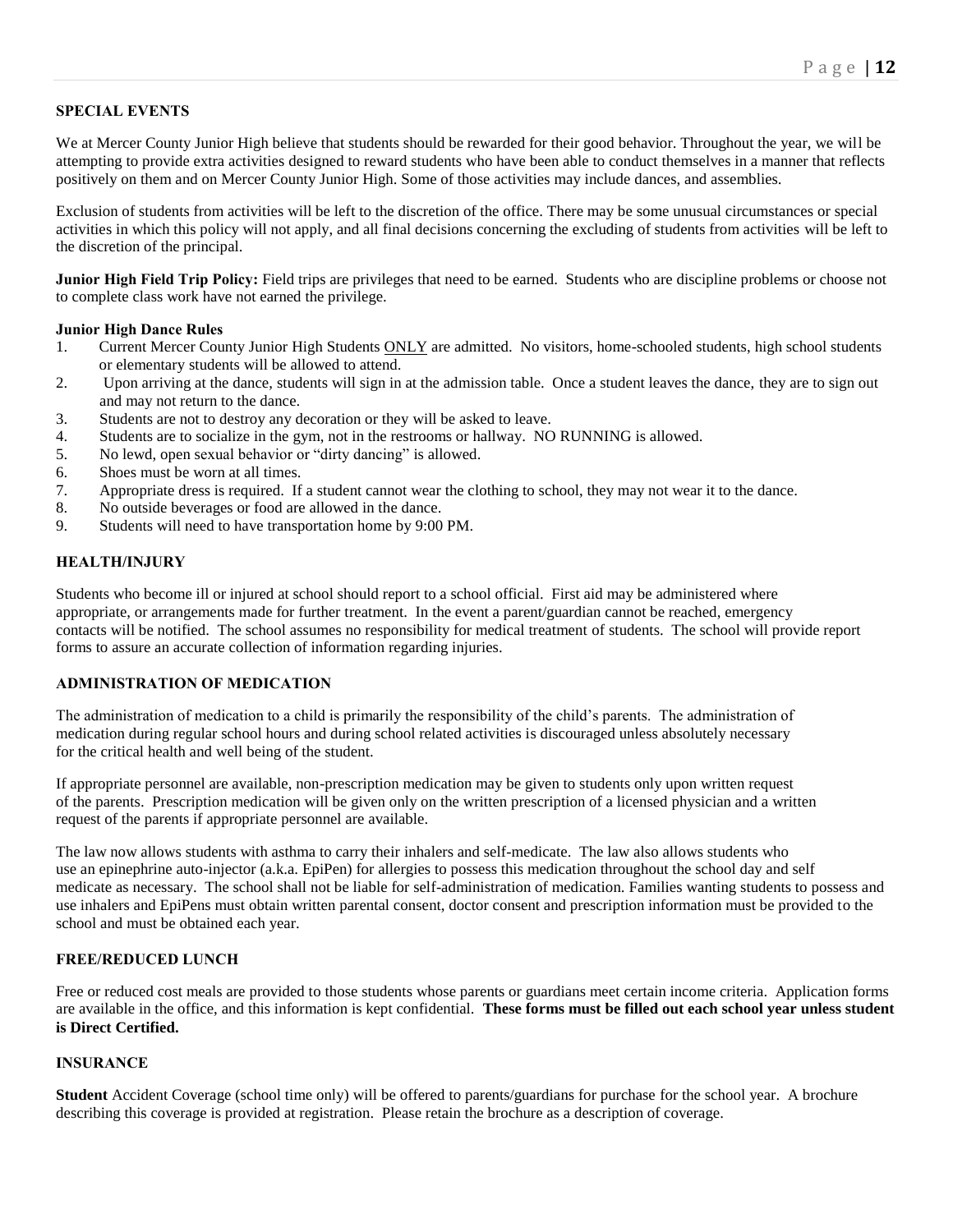## **SUBSTANCE ABUSE**

All students who have been involved with substance abuse will be provided information regarding treatment options upon request or upon receipt of information by Mercer County Junior High School indicating a possible student need.

#### **PERTINENT DISTRICT INFORMATION**

#### **CIVIL RIGHTS GRIEVANCE PROCEDURES**

## Notice of Nondiscrimination

Mercer County School District #404 will not discriminate and will provide equal educational opportunities for all students, without regard to race, color, national origin, ancestry, sex, ethnicity, language barrier, religious beliefs, physical and/or mental disability, age, sexual orientation, economic and social conditions, or actual or potential marital or parental status.

## Gender Equity

Mercer County School District #404 does not discriminate on the basis of gender in the provision of programs, activities, services or benefits, and it guarantees both genders equal access to educational and extra-curricular programs and activities. Facilities and related services, equipment and supplies are neither assigned nor limited on the basis of gender (excluding shower and toilet facilities, locker rooms, dressing areas and facilities used by exempt organizations).

### Uniform Grievance Procedure

Students, parents, guardians, employees, or community members should notify any District Complaint Manager if they believe that the School Board, its employees, or agents have violated their rights guaranteed by the State or federal Constitution, State or federal statute, or Board policy, or have a complaint regarding: 1.Title 2 of the Americans With Disabilities Act; 2.Title 9 of the Education Amendments of 1972; 3.Section 504 of the Rehabilitation Act of 1973; 4.Individuals with Disabilities Education Act, 20 U.S.C. 1400et seq. 5.Title 6 of the Civil Rights Act, 42 U.S.C. 2000d etseq. 6.Equal Employment Opportunities Act (Title 7 of the Civil Rights Act). 42 U.S.C. 2000e et seq. 7.Sexual harassment (Illinois Human Rights Act, Title 7 of the Civil Rights Act of 1964, and Title 9 of the Education Amendments of 1972); 8.The misuse of funds received for services to improve educational opportunities for educationally disadvantaged or deprived children; 9.Provision of services to homeless students.

The Complaint Manager will attempt to resolve complaints without resorting to this grievance procedure and, if a complaint is filed, to address the complaint promptly and equitably. The right of a person to prompt and equitable resolution of the complaint filed hereunder shall not be impaired by the person's pursuit of other remedies. Use of this grievance procedure is not a prerequisite to the pursuit of other remedies and use of this grievance procedure does not extend any filing deadline related to the pursuit of other remedies.

#### 1.Filing a Complaint

A person (hereinafter Complainant) who wishes to avail him or herself of this grievance procedure may do so by filing a complaint with any District Complaint Manager. The Complainant shall not be required to file a complaint with a particular Complaint Manager and may request a Complaint Manager of the same sex. The Complaint Manager may request the Complainant to provide a written statement regarding the nature of the complaint or require a meeting with the parent(s)/guardian(s) of a student. The Complaint Manager shall assist the Complainant as needed.

#### 2.Investigation

The Complaint Manager will investigate the complaint or appoint a qualified person to undertake the investigation on his or her behalf. If the Complainant is a student, the Complaint Manager will notify his or her parent(s)/guardian(s) that they may attend any investigatory meetings in which their child is involved. The complaint and identity of the Complainant will not be disclosed except (1) as required by law or this policy, or (2) as necessary to fully investigate the complaint, or (3) as authorized by the Complainant. Within 10 school days of the date the complaint was filed, the Complaint Manager shall file a written report of his or her findings with the Superintendent. The Complaint Manager may request an extension of time. If a complaint of sexual harassment contains allegations involving the Superintendent, the written report shall be filed with the School Board, which will make a decision in accordance with Section 3 of this policy. The Superintendent will keep the Board informed of all complaints.

#### 3. Decisions and Appeal

Within 5 school days after receiving the Complaint Manager's report, the Superintendent shall mail his or her written decision to the Complainant by U.S. mail, first class, as well as the Complaint Manager. Within 5 school days after receiving the Superintendent's decision, the Complainant may appeal the decision to the School Board by making a written request to the Complaint. The Complaint Manager shall promptly forward all materials relative to the complaint and appeal to the School Board. Within 10 school days, the School Board shall affirm, reverse, or amend the Superintendent's decision or direct the Superintendent to gather additional information for the Board. Within 5 school days of the Board's decision, the Superintendent shall inform the Complainant of the Board's action. The Complainant may appeal the School Board's decision to the Regional Superintendent pursuant to Section 3-10 of The School Code and, thereafter, to the State Superintendent pursuant to Section 2-3.8 of The School Code. This grievance procedure shall not be construed to create an independent right to a School Board hearing. The failure to strictly follow the timelines in this grievance procedure shall not prejudice any party.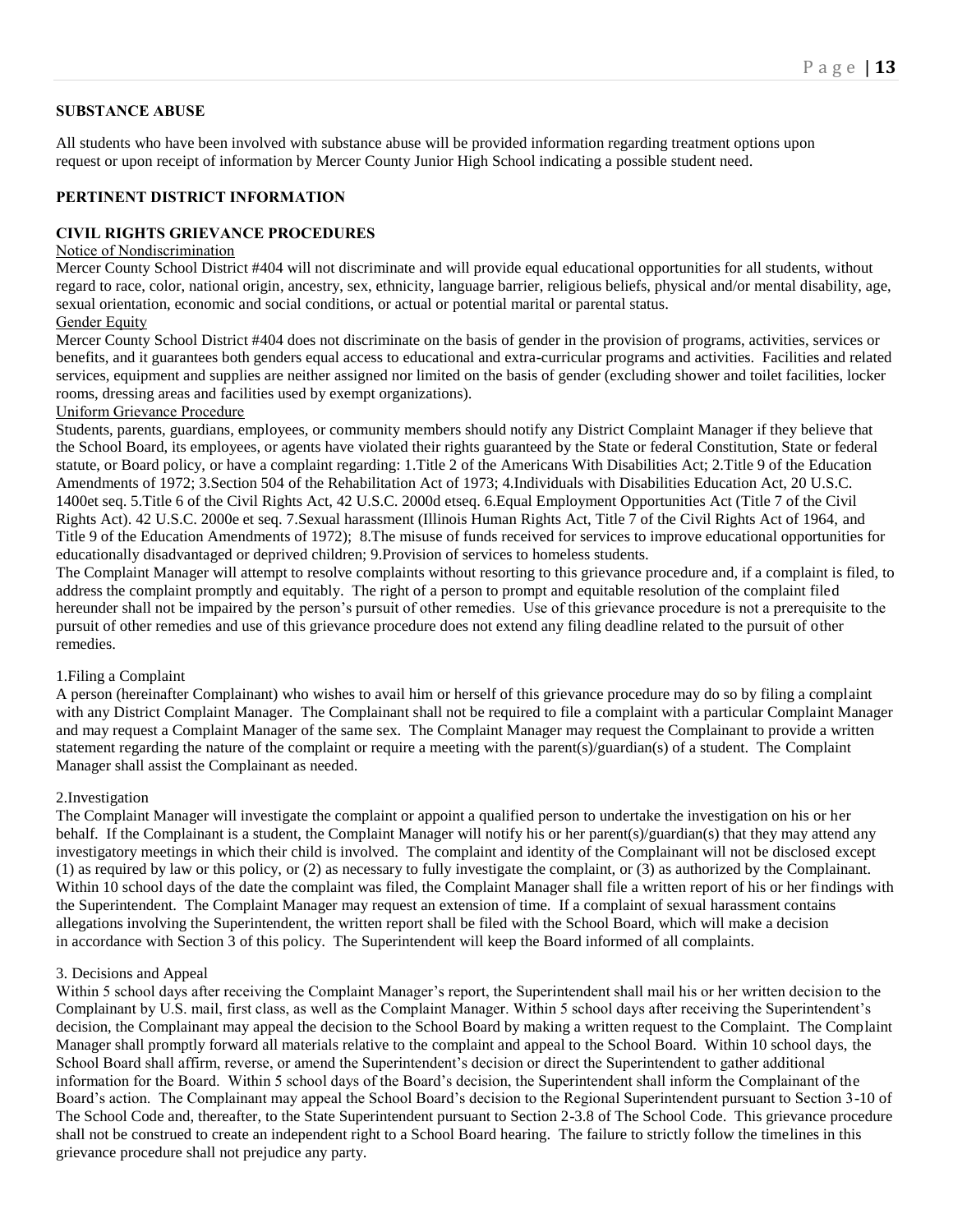The complaint managers are listed as follows: Stacey Day, Principal Tim Sedam, Principal Mercer County High School Mercer County Junior High School 1500 S. College Ave. 203 N. Washington St. Aledo, IL 61231 Joy, IL 61260 (309) 582-2223 (309) 584-4174

## **HOMELESS CHILD'S RIGHT TO EDUCATION**

When a child loses permanent housing and becomes a homeless person as defined at law, or when a homeless child changes his or her temporary living arrangements, the parent or guardian of the homeless child has the option of either:

- 1) Continuing the child's education in the school district of origin for as long as the child remains homeless or, if the child becomes permanently housed, until the end of the academic year during which the housing is acquired; or
- 2) Enrolling the child in any school that non-homeless students who live in the attendance area in which the child or youth is actually living are eligible to attend.

#### **STUDENTS WITH DISABILITIES**

All children with disabilities have a right to a free appropriate public education as provided under the Illinois School Code. Mercer County School District shall provide, upon request, written materials and other information that indicates the specific policies, procedures, rules and regulations regarding the identification, evaluation or educational placement of children with disabilities. Inquiries should be directed to the Special Education Coordinator in the building the student attends.

## **ACCESS TO STUDENT SOCIAL NETWORKING PASSWORDS AND WEBSITES**

School officials may conduct an investigation or require a student to cooperate in an investigation if there is specific information about activity on the student's account on a social networking website that violates a school disciplinary rule or policy. In the course of an investigation, the student may be required to share the content that is reported in order to allow school officials to make a factual determination.

## **STUDENT RECORDS (FERPA)**

The Family Educational Rights and Privacy Act (FERPA) afford parents/guardians and students over 18 years of age ("eligible students") certain rights with respect to the student's education records. These rights are:

1. The right to inspect and review the student's education records within 45 days of the day the school receives a request for access. Parents or eligible students should submit to the school principal (or appropriate school official) a written request that identifies the record(s) they wish to inspect. The school official will make arrangements for access and notify the parent or eligible student of the time and place where the records may be inspected.

2. The right to request the amendment of the student's education records that the parent or eligible student believes are inaccurate, misleading, or otherwise in violation of the student's privacy rights under FERPA.

Parents or eligible students who wish to ask the school to amend a record should write the school principal (or appropriate school official), clearly identify the part of the record they want changed, and specify why it should be changed. If the school decides not to amend the record as requested by the parent or eligible student, the school will notify the parent or eligible student of the decision and advise them of their right to a hearing regarding the request for amendment. Additional information regarding the hearing procedures will be provided to the parent or eligible student when notified of the right to a hearing.

3. The right to consent to disclosures of personally identifiable information contained in the student's education records, except to the extent that FERPA authorizes disclosure without consent.

One exception, which permits disclosure without consent, is disclosure to school officials with legitimate educational interests. A school official is a person employed by the school as an administrator, supervisor, instructor, or support staff member (including health and medical staff and law enforcement unit personnel); a person serving on the School Board; a person or company with whom the school has contracted as its agent to provide a service instead of using its own employees or officials (such as an attorney, auditor, medical consultant, or therapist); or a parent or student serving on an official committee, such as a disciplinary or grievance committee, or assisting another school official in performing his or her tasks.

A school official has a legitimate educational interest if the official needs to review an education record in order to fulfill his or her professional responsibility.

4. The right to file a complaint with the U.S. Department of Education concerning alleged failures by the school district to comply with the requirements of FERPA. The name and address of the office that administers FERPA are: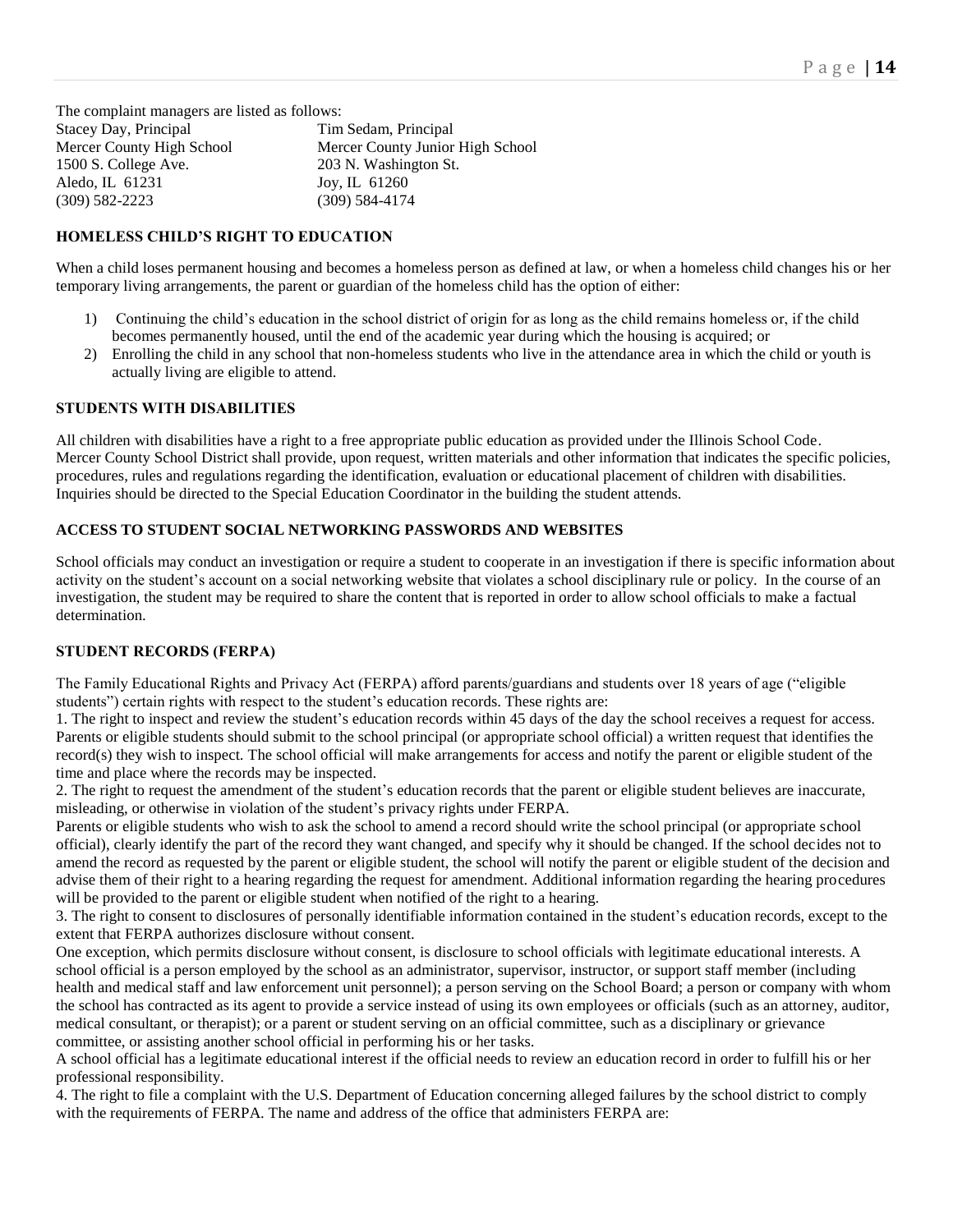## **Family Policy Compliance Office U.S. Department of Education 400 Maryland Avenue, SW Washington, DC 20202-5920**

Directory information may be disclosed without prior notice or consent unless the parent/guardian or eligible student notifies the Records Custodian or other official in writing, before October of the current school year, that he does not want any or all of the directory information disclosed. Directory information includes the student's name, address, telephone listing, date and place of birth, major field of study, participation in officially recognized activities and sports, weight and height of members of athletic teams, dates of attendance, degrees and awards received, and the most recent previous educational agency or institution attended.

## **PROTECTION OF PUPIL RIGHTS AMENDMENT (PPRA)**

PPRA affords parents certain rights regarding our conduct of surveys, collection and use of information for marketing purposes, and certain physical exams. These include the right to:

- *Consent* before students are required to submit to a survey that concerns one or more of the following protected areas ("protected information survey") if the survey is funded in whole or in part by a program of the U.S. Department of Education (ED)-
	- 1. Political affiliations or beliefs of the student or student's parent;
	- 2. Mental or psychological problems of the student or student's family;
	- 3. Sex behavior or attitudes;
	- 4. Illegal, anti-social, self-incrimination, or demeaning behavior;
	- 5. Critical appraisals of others with whom respondents have close family relationships;
	- 6. Legally recognized privileged relationships, such as with lawyers, doctors, or ministers;
	- 7. Religious practices, affiliations, or beliefs of the student or parents; or
	- 8. Income, other than as required by law to determine program eligibility.
- *Receive notice and an opportunity to opt a student out of*
	- 1. Any other protected information survey, regardless of funding;
	- 2. Any non-emergency, invasive physical exam or screening required as a condition of attendance, administered by the school or its agent, and not necessary to protect the immediate health and safety of a student, except for hearing, vision, or scoliosis screenings, or any physical exam or screening permitted or required under State law; and
	- 3. Activities involving collection, disclosure, or use of personal information obtained from students for marketing or to sell or otherwise distribute the information to others.
- *Inspect*, upon request and before administration or use
	- 1. Protected information surveys of students;
	- 2. Instruments used to collect personal information from students for any of the above marketing, sales, or other distribution purposes; and
	- 3. Instructional material used as part of the educational curriculum.

These rights transfer to from the parents to a student who is 18 years old or an emancipated minor under State law.

Mercer County School District #404 has developed and adopted policies, in consultation with parents, regarding these rights, as well as arrangements to protect student privacy in the administration of protected information surveys and the collection, disclosure, or use of personal information for marketing, sales, or other distribution purposes. Mercer County School District will directly notify parents of these policies at least annually at the start of each school year and after any substantive changes. Mercer County School District will also directly notify, such as through US Mail or email, parents of students who are scheduled to participate in the specific activities or surveys noted below and will provide an opportunity for the parent to opt his or her child out of participation of the specific activity or survey. Mercer County School District will make this notification to parents at the beginning of the school year if the District has identified the specific or approximate dates of the activities or surveys at that time. For surveys and activities scheduled after the school year starts, parents will be provided reasonable notification of the planned activities and surveys listed below and be provided an opportunity to opt their child out of such activities and surveys. Parents will also be provided an opportunity to review any pertinent surveys. Following is a list of the specific activities and surveys covered under this requirement:

- Collection, disclosure, or use of personal information for marketing, sales, or other distribution.
- Administration of any protected information survey not funded in whole or in part by ED.
- Any non-emergency, invasive physical examination or screening as described above.

*Parents who believe their rights have been violated may file a complaint with:*

**Family Policy Compliance Office U.S. Department of Education 400 Maryland Avenue, SW Washington, D.C. 20202-5920**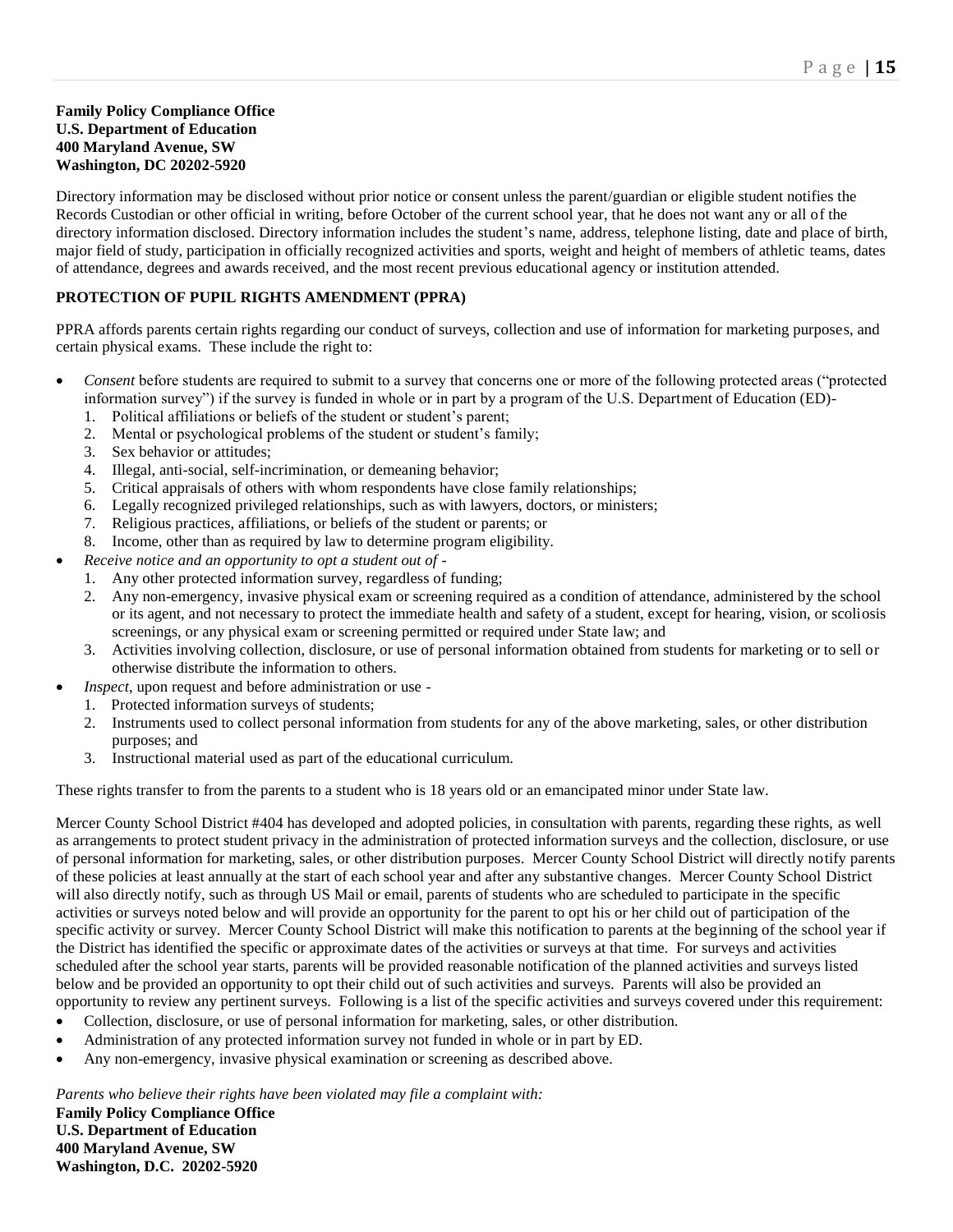## **SEXUAL, RACIAL, ETHNIC AND RELIGIOUS, ETC. HARASSMENT:** Sexual, racial, ethnic and religious harassment of students is prohibited.

## **Sexual Harassment**

An employee, District agent, or student engages in sexual harassment whenever he/she makes unwelcome sexual advances, requests sexual favors, or engages in other verbal or physical conduct of a sexual or sex-based nature, imposed on the basis of sex, that:

- 1. denies or limits the provision of educational aid, benefits, services, or treatment; or that makes such conduct a condition of a student's academic status; or
- 2. has the purpose or effect of:
	- a. substantially interfering with a student's educational environment;
	- b. creating an intimidating, hostile, or offensive educational environment;
	- c. depriving a student of educational aid, benefits, services, or treatment; or
	- d. making submission to a rejection of such unwelcome conduct the basis of academic decisions affecting a student.

The terms "intimidating", "hostile", and "offensive" include conduct which has the effect of humiliation, embarrassment, or discomfort. Examples of sexual harassment include unwelcome touching, crude jokes or pictures, discussions of sexual experiences, teasing related to sexual characteristics, and spreading rumors related to a person's alleged sexual activities.

## **Racial, Ethnic and Religious Harassment**

Racial, ethnic and religious harassment include, but are not limited to: verbal or physical conduct that denigrates or shows hostility or aversion towards an individual in that:

- 1. has the purpose of affecting or creating an intimidating, hostile or offensive educational environment;
- 2. has the purpose or affect of unreasonably interfering with an individual's academic performance;
- 3. or otherwise adversely affects an individual's academic opportunities.

Examples of harassment might include, but are not limited to, threats, insults, racial or religious slurs, unwelcome comments, jokes, pranks, gestures, or physical contact and display or circulation of derogatory or inappropriate written or other physical materials, cartoons or pictures.

## **Reporting Harassment**

Students who believe they are victims of sexual, racial, ethnic or religious harassment or have witnessed such harassment are encouraged to discuss the matter with the Nondiscrimination Coordinator or the Complaint Manager. Students may choose to report to a person of the student's same sex. Complaints will be kept confidential to the extent possible given the need to investigate. Students who make good faith complaints will not be disciplined.

The names, addresses and telephone numbers of the District's current Nondiscrimination Coordinators and Complaint Manger are as follows:

## *Nondiscrimination Coordinators:*

| Name:          | Mercer County Intermediate School<br>Ryan Koresko, Principal  |
|----------------|---------------------------------------------------------------|
| Address:       | 1002 SW 6 <sup>th</sup> Street, Aledo, IL                     |
| Telephone No.: | 582-2441                                                      |
| Name:          | Mercer County High School                                     |
| Address:       | Stacey Day, Principal<br>1500 South College Avenue, Aledo, IL |
|                |                                                               |
| Telephone No.: | 582-2223                                                      |

## *Complaint Manager:*

| Superintendent of Mercer County School District #404 |
|------------------------------------------------------|
| Scott Petrie, Superintendent                         |
| 1002 SW 6 <sup>th</sup> Street, Aledo, IL            |
| Telephone No.: $582-2238$                            |
|                                                      |

The Superintendent shall also use reasonable measures to inform staff members and students that the District will not tolerate sexual, ethnic or religious harassment, such as by including this policy in the appropriate handbooks.

Any District employee who is determined, after an investigation, to have engaged in sexual, racial, ethnic or religious harassment will be subject to disciplinary action up to and including discharge. Any student of the District who is determined, after an investigation, to have engaged in sexual, racial, ethnic or religious harassment will be subject to disciplinary action, including but not limited to,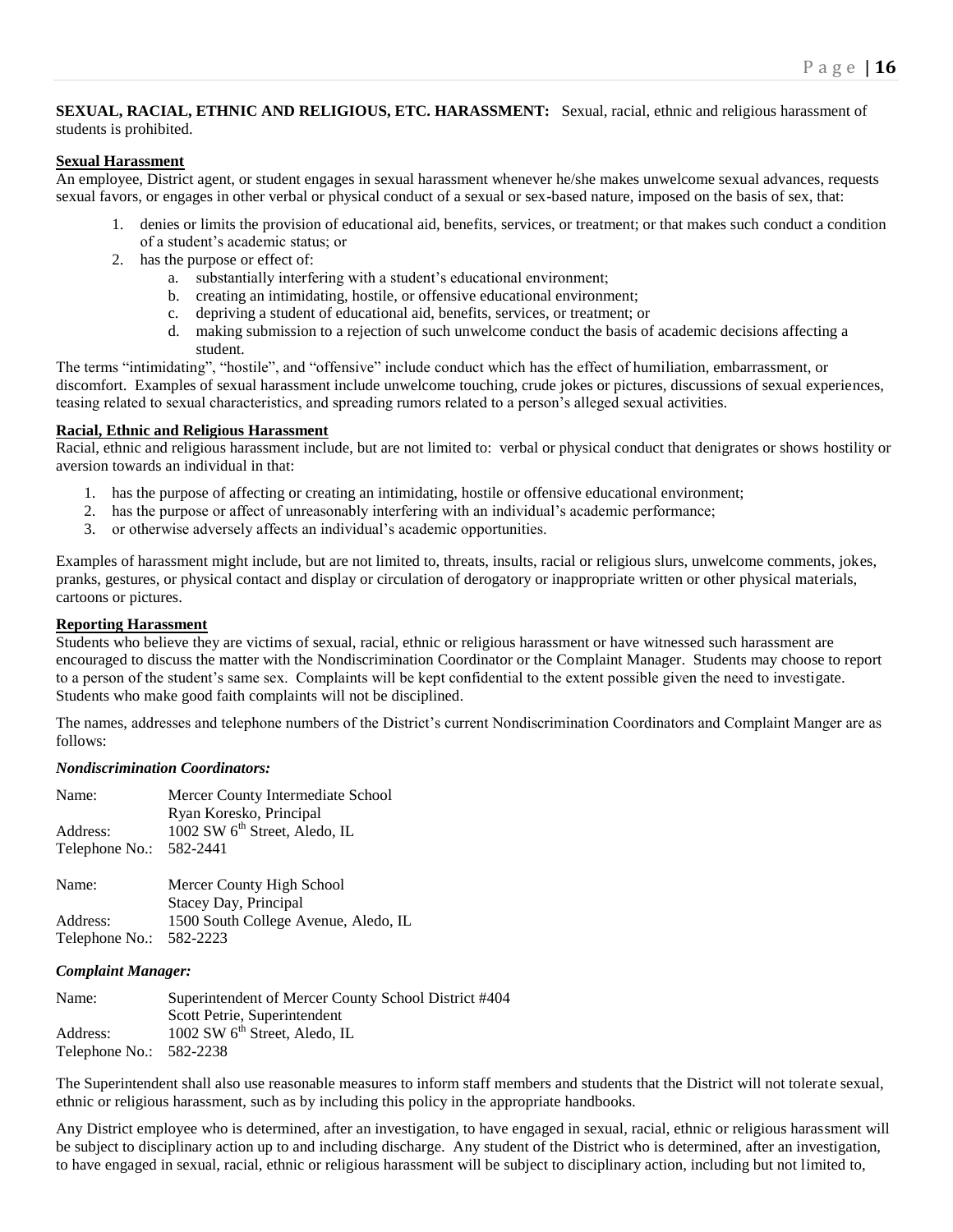suspension and expulsion consistent with the discipline policy. Any student making a knowingly false accusation regarding sexual, racial, ethnic or religious harassment will likewise be subject to disciplinary action up to and including suspension and expulsion.

## **BULLYING, CYBER-BULLYING, INTIMIDATION, and HARASSMENT**

Bullying is NOT acceptable and is strictly prohibited. Bullying conduct that is covered within the handbook and by the full Mercer County School District's Policy on Bullying, is conduct that occurs on school property or at school or at school sponsored activities or events; while students are being transported or walking to or from school or school sponsored activities or events; while students are waiting at school bus stops, or when the conduct otherwise would substantially impede the educational environment, regardless of where the conduct occurs.

- Any student who engages in bullying will be subject to appropriate discipline, up to and including suspension or expulsion and referral to local law enforcement. A student's bullying conduct also may be addressed through any other behavioral interventions.
- Any student who is a bystander to any bullying conduct and who fails to take any action to discourage the bullying conduct also may be subject to appropriate discipline.
- No student shall be retaliated against for reporting bullying conduct. Any student who is determined to intentionally have falsely accused another of bullying shall be subject to appropriate discipline.
- For purposes of this Policy, a **bystander** to bullying is a witness to bullying conduct and may be considered to be aiding or abetting the bully. This aiding and abetting includes, but may not be limited to, standing idly by, looking away or otherwise actively encouraging the bully
- Anyone who witnesses any conduct that could constitute bullying shall make a written report as soon as possible to any school staff member.

## **DEFINITIONS**

**Bullying** is any type of conduct that may:

- 1. Reflect a coercive imbalance of power; AND
- 2. Is purposeful and repeated; AND
- 3. Places an individual in reasonable fear of substantial detrimental effect to his or her person or property or to otherwise substantially interfere in participating in any activity.

**Cyber-bullying** is bullying through the use of technology or any electronic communication, including without limitation any transfer of signs, signals, writing, images, sounds, data, or intelligence of any nature transmitted in whole or in part by a wire, radio, electromagnetic system, photo-electronic system, or photo-optical system, including without limitation electronic mail, Internet communications, instant messages, or facsimile communications. "Cyber-bullying" includes the creation of a webpage or weblog in which the creator assumes the identity of another person or the knowing impersonation of another person as the author of posted content or messages if the creation or impersonation creates any of the effects enumerated in the definition of bullying in this Section. "Cyber-bullying" also includes the distribution by electronic means of a communication to more than one person or the posting of material on an electronic medium that may be accessed by one or more persons if the distribution or posting creates any of the effects enumerated in the definition of bullying in [105 ILCS 5/27-23.7(b)].

For purposes of this Policy "Conduct" includes:

- Physical acts, such as physical contact with another, stalking, sexual assault and destruction, harm or damage to property of another;
- Written and electronic communication any medium as well as verbal threats made to another or blackmail, or demands for protection money;
- Non-verbal threats or intimidation such as aggressive menacing gestures may also be considered conduct for purposes of this policy;
- Use of school property, including computers, the electronic network, or any other electronic device, to communicate with others; and.
- Any of the above conduct which occurs off school grounds when such conduct creates, or reasonably can be expected to create, a substantial disruption in the school setting and/or at school sponsored activities and events. **This list is meant to be illustrative and non-exhaustive.**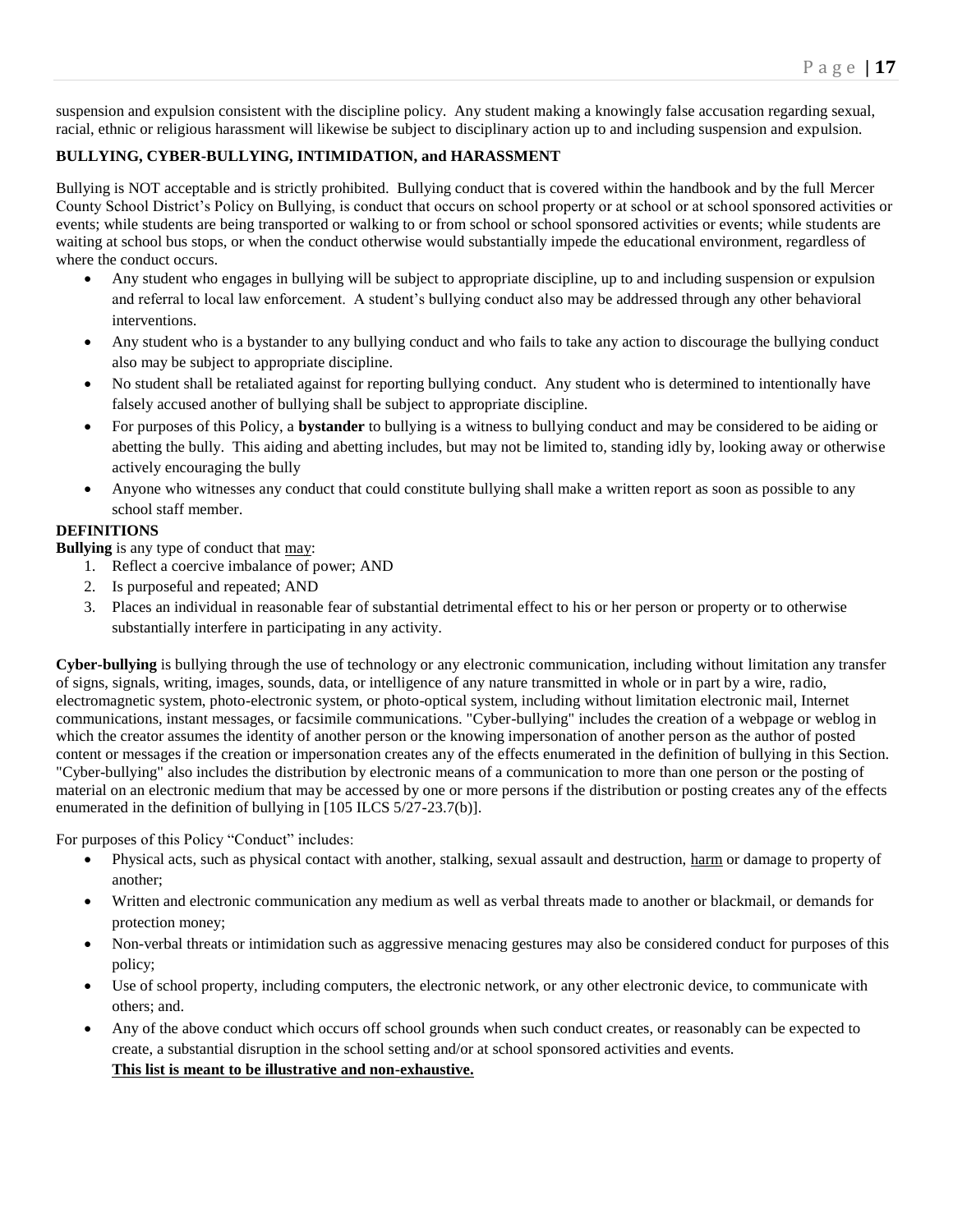Conduct that would *not ordinarily* be considered bullying for purposes of this policy includes:

- Mere teasing
- "talking trash"
- Trading insults
- The expression of ideas or beliefs (expressions protected by the First Amendment), so long as such expression is not lewd, profane, or intended to intimidate or harass another.

The complete copy of the Mercer County School District's 'Policy on Bullying' can be found at mercerschools.org.

The 'Bullying Report Form' is available at each Mercer County School District school building and on the district website on the last page of the 'Policy on Bullying'. This report then shall be immediately submitted to the principal or designees(s) responsible for student discipline who, as soon as practicable, shall conduct or cause to be conducted a thorough investigation of the alleged incident.

The police and State's Attorney shall be notified immediately of all incidents involving bodily harm, property damage or any conduct which reasonably is believed by the school administrator(s) to be a violation of the criminal laws. The investigation of any such bullying conduct shall proceed in cooperation with the police and other applicable law enforcement authorities. The School District always retains its' right to investigate and impose any discipline for violation of this Policy, whether or not criminal charges are pursued.

## **Administrative Contact Information**

| Scott Petrie, Superintenden          | 582-2238 | Stacey Day, High School Principal             | 582-2223 |
|--------------------------------------|----------|-----------------------------------------------|----------|
| Tim Sedam, Junior High Principal     | 584-4174 | Andrew Hofer, High School Assistant Principal | 582-2223 |
| Ryan Koresko, Intermediate Principal | 582-2441 | Marcus Bush, New Boston Principal             | 587-8141 |
| Bill Fleuette, Apollo Principal      | 582-5350 |                                               |          |

## **SEX OFFENDER REGISTRY**

The Illinois State Police provides an online listing of sex offenders required to register in the State of Illinois. The database is updated daily and allows searching by name, city, county, zip code, compliance status, or any combination thereof. The list can be viewed by going to the following web address: **http://www.isp.state.il.us/sor/**. The school district will be happy to assist you with getting access to the registry if you do not have Internet access.

## **PARENTAL RIGHT TO REVIEW CURRICULUM**

Parents have a right to review the instructional materials used by their child's classroom teacher. Parents wishing to review the curriculum, should contact their child's teacher to make arrangements.

## **RESPONSE TO INTERVENTION (RTI)**

Response to Intervention (RtI) is an overall integrated system of service delivery that 1) is a component of problem-solving, not an independent process, 2) identifies and provides high quality instruction and research-based interventions matched to students' needs, 3) measures the rate of improvement over time to make important educational decisions, and 4) utilizes the cooperative effort of teachers, administrators, and support staff in the general education setting. RtI targets "at-risk" students and provides interventions during the school day to help achieve academic success. Students may be placed in groups throughout the year to receive interventions based on data collected from local assessments or teacher recommendations.

## **MEDICAID DATA RELEASE – SPECIAL EDUCATION STUDENTS ONLY**

If your child receives special education services and is also Medicaid eligible, Mercer County District can seek partial reimbursement from Medicaid for health services documented in your child's Individualized Education Program (IEP). Medicaid reimbursement is a source of federal funds approved by Congress to help school districts maintain and improve diagnostic and therapeutic services for students.

The reimbursement process requires the school district to provide Medicaid with your child's name, birth date and Medicaid number. Federal law requires annual notification of our intent to purse this reimbursement opportunity.

If you approve of the release of information to Medicaid, do nothing.

If you object to the release of information to Medicaid, now or at any time in the future, please state your objection in writing and forward it to: District Medicaid Reporter, 1002 SW 6<sup>th</sup> St., Aledo IL.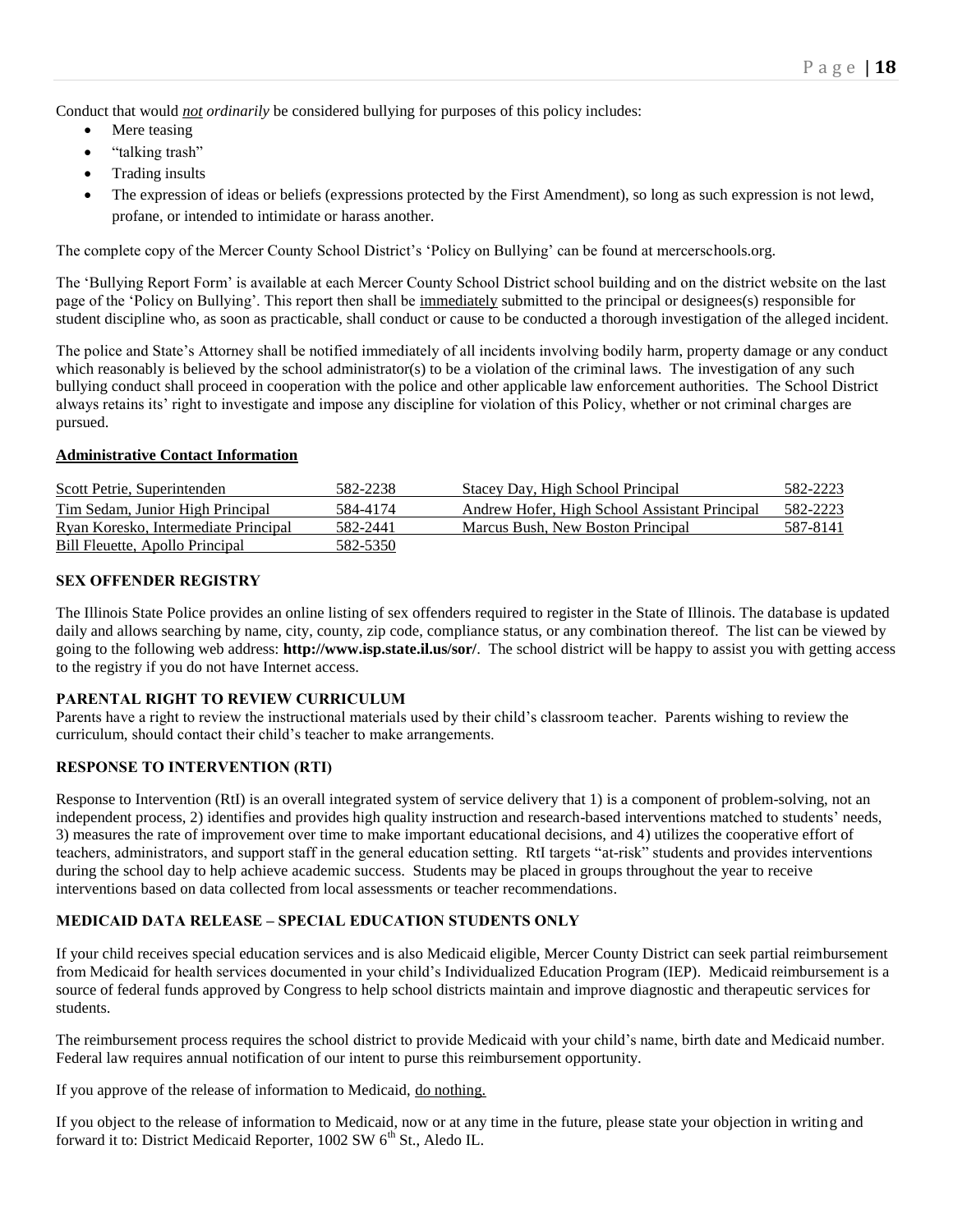Regardless of your decision the district must continue to provide, at no cost to you, the services listed in your child's IEP.

This program has **no impact** on your child's or your family's current or future Medicaid benefits. Under Federal law, your decision to participate in this program CANNOT:

- a) decrease lifetime coverage or any other public insurance benefit,
- b) result in the family paying for services that would otherwise be covered by Medicaid,
- c) increase your premiums or lead to discontinuation of benefits or insurance, or
- d) result in the loss of eligibility for home or community-based waivers.

Your continued consent allows us to recover a portion of the costs associated with providing health services to your child.

#### **TEACHER QUALIFICATIONS**

Upon request, parents have a right to inspect their child's teacher's qualifications and the district's parent involvement policies. Parents also have a right to receive notice of their child's achievement level in each state academic assessment. Parents will be notified with their child has been taught by a teacher who is not highly qualified for 4 or more consecutive weeks.

#### **TRANSPORTATION**

School bus transportation is provided to those students living one and one half (1.5) miles or more from a school building. Courteous behavior is the standard while riding on a school bus, the same as in a classroom. Misbehavior will be reported to the bus contractor or bus supervisor, and in turn to the building principal and superintendent. Misbehavior could result in suspension from riding the bus. By signing off that you have received and read this handbook, you have given the school district the right to audiotape and/or videotape your child for safety purposes while he/she is riding the bus. These tapes may be viewed by school administration and may be used to address safety/discipline issues.

#### **TRANSPORTATION BEHAVIOR**

Students will frequently ride the bus to and from school or to extra-curricular events. Students are expected to behave while riding the bus. Students are expected to remain seated, keep the aisles clear, use appropriate language and keep the noise levels down. A student who chooses not to follow proper bus conduct will receive a bus conduct card. It is the building administrator's decision on how to handle the discipline of a student receiving a bus conduct card.

## **TRANSPORTATION REIMBURSEMENT**

The district provides transportation for all students who live more than 1.5 miles away from school. Parents can seek transportation cost reimbursement from the State if they drive their child to and from school because they feel the child's walking route is unsafe. Parents desiring to seek transportation reimbursement should contact the school by November  $1<sup>st</sup>$  of each school year to obtain the claim forms. A copy of procedures regarding reimbursement disputes is available to parents upon request.

## **PARENT AND COMMUNITY TRANSPORTATION COMPLAINTS**

It is permissible for parents to talk with the Transportation Supervisor (Ernie Dillie 584-4630) about daily route changes or to ask questions about route times. However, all parent and community complaints should be directed to the Transportation Director (Scott Petrie 582-2238), not the Transportation Supervisor.

#### **ASBESTOS PLAN**

Many of the district buildings contain some form of asbestos. The district maintains an asbestos plan to ensure the safety of the students and staff. Parents and community members wanting to examine the district's asbestos plan should contact the unit office.

#### **ENGLISH LEARNERS**

The school offers opportunities for English Learners to develop high levels of academic attainment in English and to meet the same academic content and student academic achievement standards that all children are expected to attain.

Parents/guardians of English Learners will be: (1) given an opportunity to provide input to the program, and (2) provided notification regarding their child's placement in, and information about, the District's English Learners programs.

For questions related to this program or to express input in the school's English Learners program, contact the principal of the building the student attends.